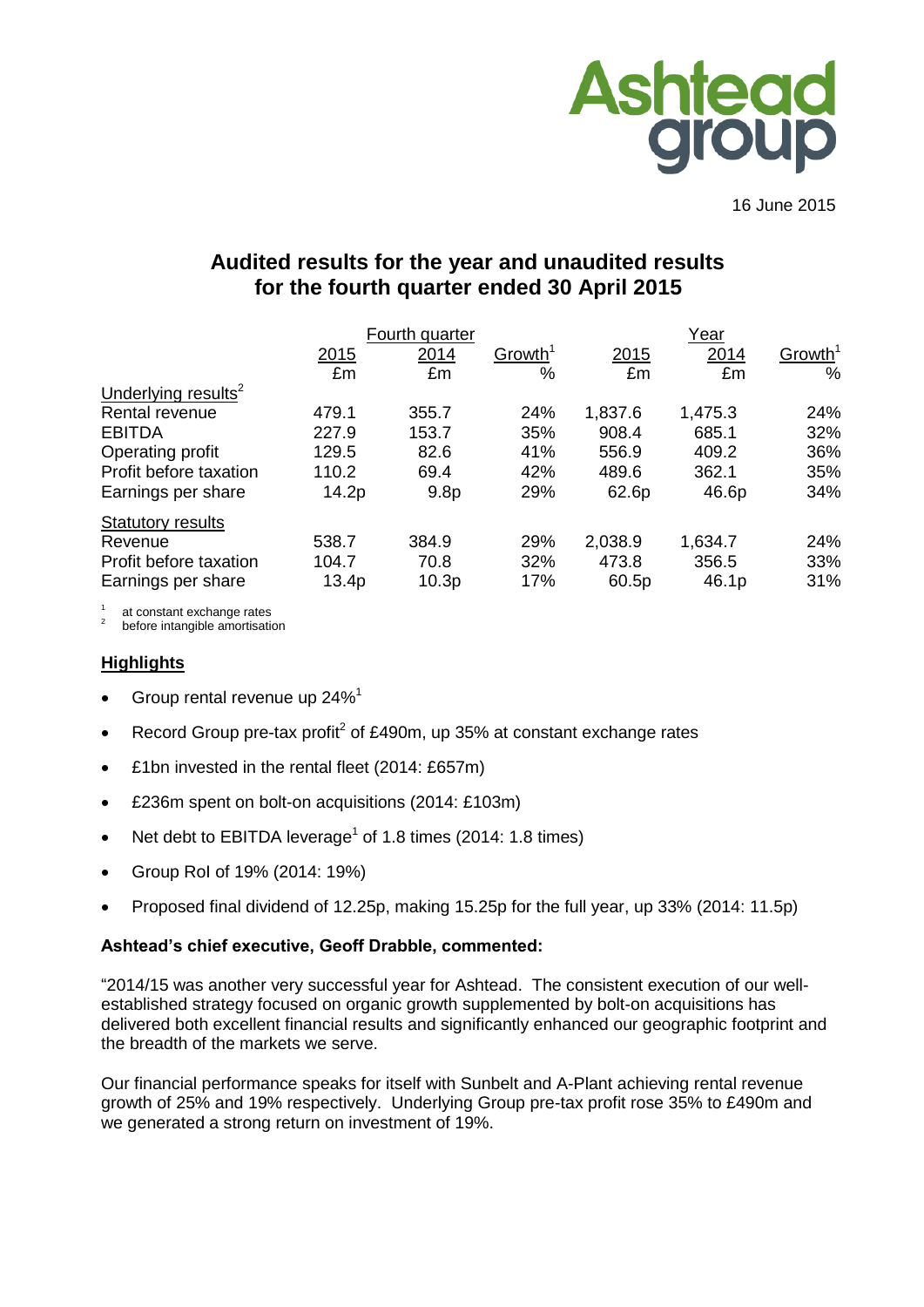We invested £1bn in the rental fleet and £236m on bolt-on acquisitions during the year. We expect to again invest around £1bn in capital expenditure in the coming year and we will continue to open greenfield locations and make bolt-on acquisitions to further broaden our market exposure. This growth will, as always, be undertaken responsibly and we will maintain our leverage at, or below, two times EBITDA.

Our markets continue to provide both structural and cyclical opportunity. The business model established over recent years has a track record of exploiting these opportunities and we are supported by a strong balance sheet. Therefore the Board looks forward to the medium term with confidence."

oo—o0o—oo

Contacts:

| Geoff Drabble<br>Suzanne Wood          | Chief executive<br>Finance director |  | +44 (0)20 7726 9700  |
|----------------------------------------|-------------------------------------|--|----------------------|
| Will Shaw                              | Director of Investor Relations      |  |                      |
| <b>Becky Mitchell</b><br>Tom Eckersley | Maitland<br>Maitland                |  | +44 (0) 20 7379 5151 |

Geoff Drabble and Suzanne Wood will hold a meeting for equity analysts to discuss the results and outlook at 9.30am on Tuesday, 16 June 2015 at The London Stock Exchange, 10 Paternoster Square, London, EC4M 7LS. The meeting will be webcast live via the Company's website at [www.ashtead-group.com](http://www.ashtead-group.com/) and a replay will also be available via the website shortly after the meeting concludes. A copy of this announcement and the slide presentation used for the meeting will also be available on the Company's website. The usual conference call for bondholders will begin at 3pm (10am EST).

Analysts and bondholders have already been invited to participate in the analyst call and conference call for bondholders but any eligible person not having received dial-in details should contact the Company's PR advisers, Maitland (Astrid Wright) at +44 (0)20 7379 5151.

#### *Forward looking statements*

*This announcement contains forward looking statements. These have been made by the directors in good faith using information available up to the date on which they approved this report. The directors can give no assurance that these expectations will prove to be correct. Due to the inherent uncertainties, including both business and economic risk factors underlying such forward looking statements, actual results may differ materially from those expressed or implied by these forward looking statements. Except as required by law or regulation, the directors undertake no obligation to update any forward looking statements whether as a result of new information, future events or otherwise.*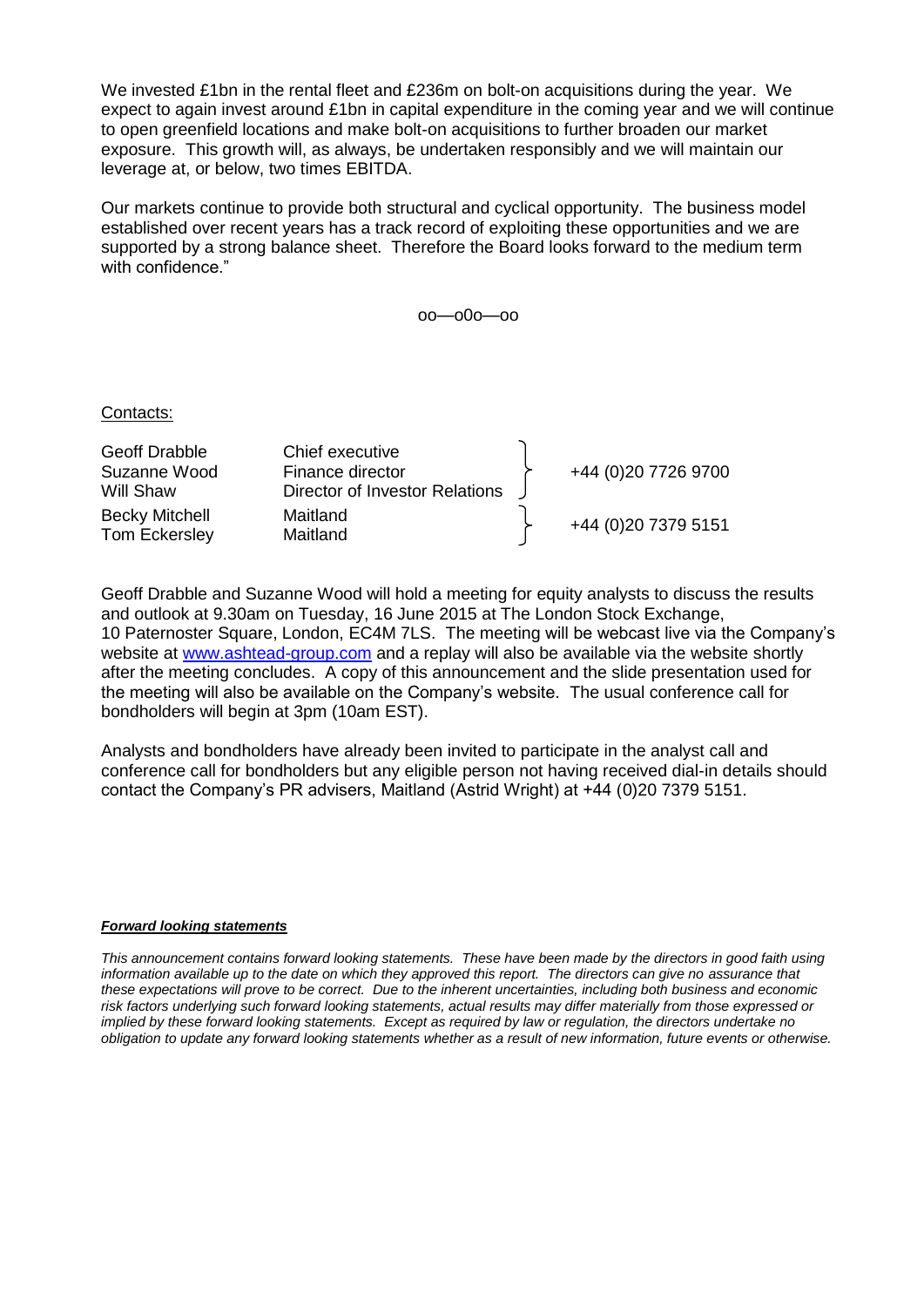# **Trading results**

| Revenue        |         |                                                                                                          | <b>EBITDA</b> |        | Operating profit  |  |
|----------------|---------|----------------------------------------------------------------------------------------------------------|---------------|--------|-------------------|--|
| 2015           | 2014    | 2015                                                                                                     | 2014          | 2015   | 2014              |  |
| 2,742.3        | 2,188.5 | 1,293.2                                                                                                  | 987.6         | 832.6  | 631.1             |  |
| 1,715.9        | 1,366.2 | 809.2                                                                                                    | 616.5         | 520.9  | 394.0             |  |
| 323.0          | 268.5   | 109.5                                                                                                    | 78.6          | 46.3   | 25.2              |  |
|                |         | (10.3)                                                                                                   | (10.0)        | (10.3) | (10.0)            |  |
| <u>2.038.9</u> | 1,634.7 | 908.4                                                                                                    |               | 556.9  | 409.2             |  |
|                |         |                                                                                                          |               | (67.3) | (47.1)            |  |
|                |         |                                                                                                          |               | 489.6  | 362.1             |  |
|                |         |                                                                                                          |               |        | 4.2               |  |
|                |         |                                                                                                          |               |        | (9.8)             |  |
|                |         |                                                                                                          |               | 473.8  | 356.5             |  |
|                |         |                                                                                                          |               |        | (125.3)           |  |
|                |         |                                                                                                          |               | 303.4  | 231.2             |  |
|                |         |                                                                                                          |               |        |                   |  |
|                |         | 47.2%                                                                                                    | 45.1%         | 30.4%  | 28.8%             |  |
|                |         | 33.9%                                                                                                    | 29.3%         | 14.3%  | 9.4%              |  |
|                |         | 44.6%                                                                                                    | 41.9%         | 27.3%  | 25.0%             |  |
|                |         | Profit before exceptionals, amortisation and tax<br>Profit attributable to equity holders of the Company |               | 685.1  | (15.8)<br>(170.4) |  |

Group revenue for the year increased 25% to £2,039m (2014: £1,635m) with strong growth in both Sunbelt and A-Plant. This revenue growth, combined with ongoing operational efficiency, generated record underlying profit before tax of £490m (2014: £362m).

The Group's growth is driven by strong same-store growth supplemented by greenfield openings and bolt-on acquisitions. In the US this growth is across a range of market sectors. The dynamics of same store growth and that through greenfields and bolt-ons are different, which is impacting a number of Sunbelt's metrics in the short term. To aid the understanding of our performance, we have analysed Sunbelt's year on year revenue growth as follows:

|                                           |            | <u>\$m</u>  |
|-------------------------------------------|------------|-------------|
| 2014 rental only revenue                  |            | 1,530       |
| Same stores (in existence at 1 May 2013)  | 17%        | 247         |
| Bolt-ons and greenfields since 1 May 2013 | 10%        | <u> 158</u> |
| 2015 rental only revenue                  | <b>27%</b> | 1,935       |
| Ancillary revenue                         | 22%        | 540         |
| 2015 rental revenue                       | 25%        | 2,475       |
| Sales revenue                             |            | 267         |
| 2015 total revenue                        |            | 2,742       |

We continue to capitalise on the opportunity presented by our markets which were up circa 7% last year and are forecast to grow around 8% this year. Our same-store growth of 17% demonstrates that we continue to take market share as we grow at more than double the market rate. In addition, boltons and greenfields have contributed another 10% growth as we execute our long-term structural growth strategy of expanding our geographic footprint and our specialty businesses. Our specialty businesses accounted for 25% of Sunbelt's revenue in 2014/15.

Total rental only revenue growth of 27% can be broken down to a 24% increase in fleet on rent and a net 2% improvement in yield. The improved yield reflects the combination of good rate growth, the drag of greenfield and bolt-on activity as we capitalise on market opportunities and the negative impact of mix which we highlighted in previous quarters. Average physical utilisation for the year was 70% (2014: 71%).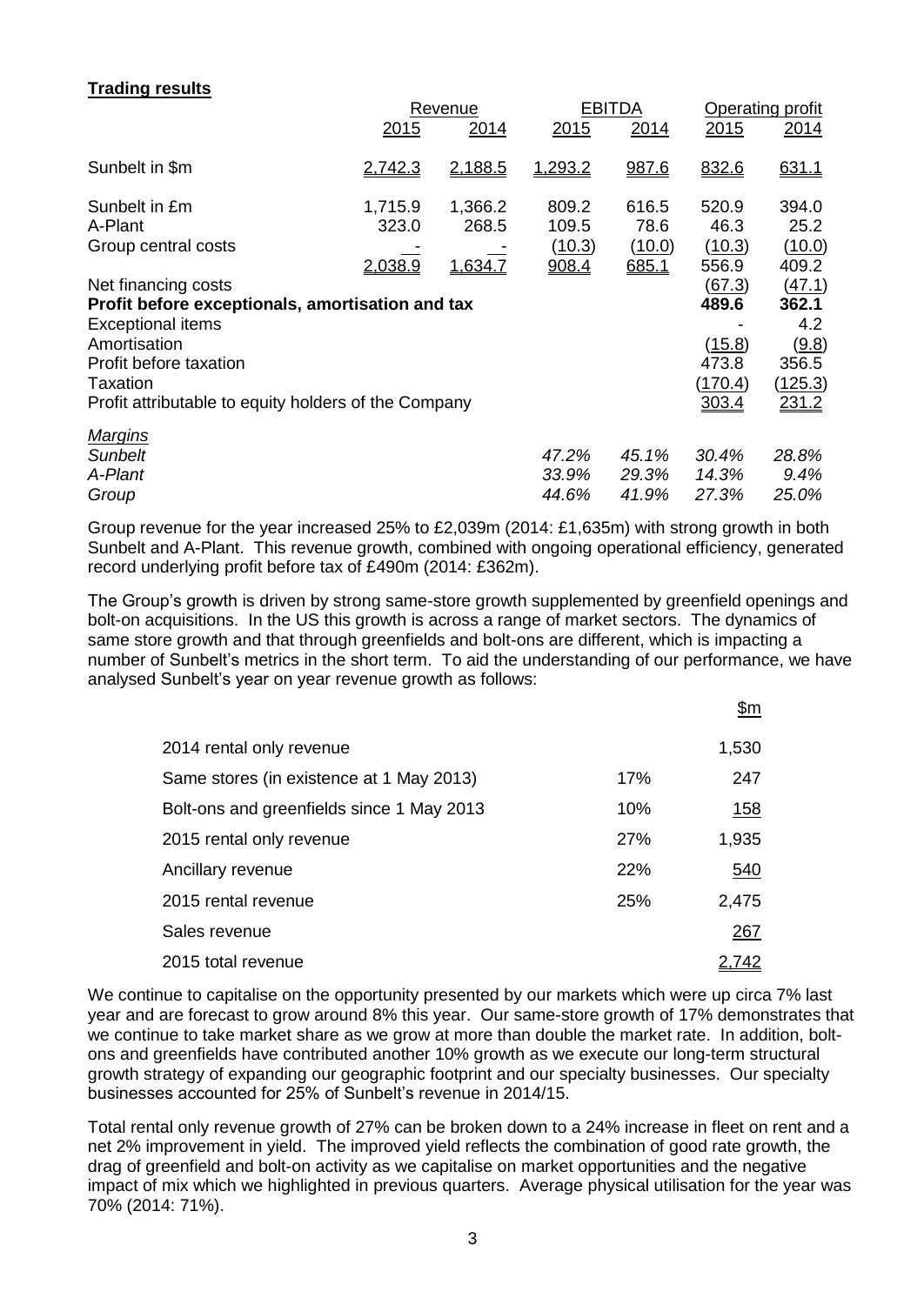A-Plant continues to perform well as it executes on its strategy to broaden its markets and delivered rental only revenue of £238m, up 21% on the prior year (2014: £197m). This reflects 13% more fleet on rent and a 7% improvement in yield. Yield has benefitted from an improved pricing environment and the diversification of the product line. Total rental revenue increased 19% to £289m (2014: £244m).

Sunbelt's strong revenue growth and focus on operational efficiency is driving improving margins resulting in an EBITDA margin of 47% (2014: 45%) as 58% of revenue growth dropped through to EBITDA. Drop through reflects the drag effect of greenfield openings and acquisitions. Stores open for more than one year saw 67% of revenue growth drop through to EBITDA. This contributed to an operating profit up 32% at \$833m (2014: \$631m). A-Plant's EBITDA margin improved to 34% (2014: 29%) and operating profit rose to £46m (2014: £25m), with drop through of 56%. As a result, Group underlying operating profit increased 36% to £557m (2014: £409m).

Net financing costs increased to £67m (2014: £47m), reflecting the higher average debt during the period and the higher cost of the additional \$400m of senior secured notes issued in December 2013 and the \$500m senior secured notes issued in September 2014.

Group profit before amortisation of intangibles and taxation was £490m (2014: £362m). After a tax charge of 36% (2014: 36%) of the underlying pre-tax profit, underlying earnings per share increased 34% to 62.6p (2014: 46.6p). Following the introduction of accelerated tax depreciation by the US government for 2014, we do not become a significant cash tax payer in the US until 2015/16. As a result, the cash tax charge for the year was 4%.

Statutory profit before tax was £474m (2014: £357m) and basic earnings per share were 60.5p (2014: 46.1p).

#### **Capital expenditure and acquisitions**

Capital expenditure for the year was £1,063m gross and £942m net of disposal proceeds (2014: £741m gross and £642m net). Investment in the Group's rental fleet was £979m, resulting in a fleet cost at 30 April 2015 of £3.6bn. Our average fleet age is now 26 months (2014: 28 months).

We spent £236m (2014: £103m) on 21 bolt-on acquisitions during the period as we continue to both expand our footprint and our specialty businesses. The long-term objective of this strategy is to ensure we are not too dependent on any one market. The benefits of this have been demonstrated in recent months when oil and gas markets have suffered.

Our current expectation for 2015/16 is that the percentage growth in our rental fleet will be in the mid teens with capital expenditure around £1bn. This level of expenditure is consistent with our strategy at this stage in the cycle of investing in organic growth, opening greenfield sites and continuing to reduce our leverage. As always, our capital expenditure plans remain flexible depending on market conditions and currently, our principal focus is on fleet deliveries through the first quarter of fiscal 2016.

#### **Return on Investment<sup>1</sup>**

Sunbelt's pre-tax return on investment (excluding goodwill and intangible assets) in the 12 months to 30 April 2015 was 26% (2014: 26%), well ahead of the Group's pre-tax weighted average cost of capital. In the UK, return on investment (excluding goodwill and intangible assets) improved to 13% (2014: 9%), which is now ahead of the Group's cost of capital. For the Group as a whole, returns (including goodwill and intangible assets) are 19% (2014: 19%).

*<sup>1</sup>Underlying operating profit divided by the sum of net tangible and intangible fixed assets, plus net working capital but excluding net debt and deferred tax.*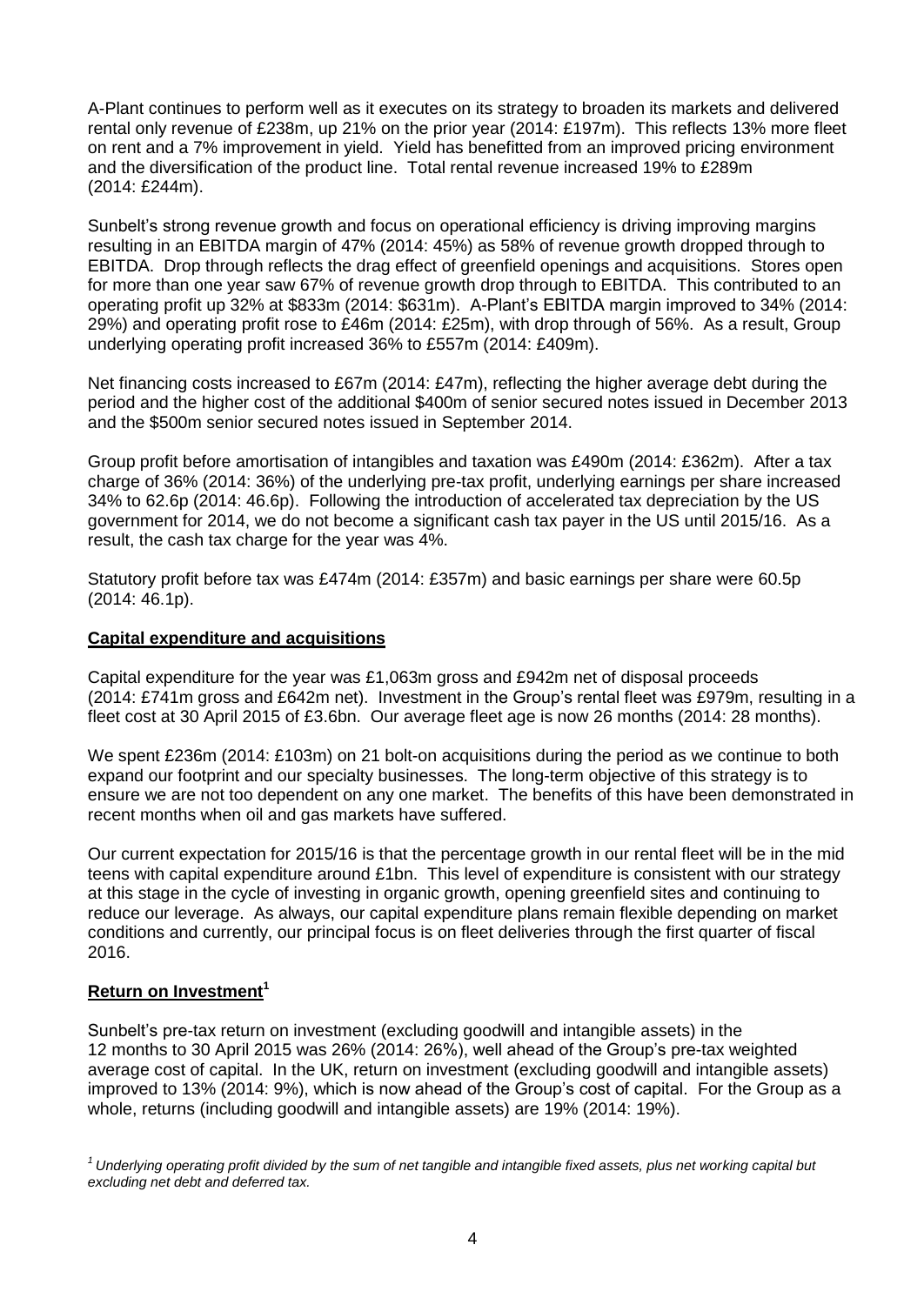## **Cash flow and net debt**

As expected, debt increased during the year as we invested in the fleet, made an increased number of bolt-on acquisitions and due to increased working capital to support the growth in the business.

Net debt at 30 April 2015 was £1,687m (2014: £1,149m) while, reflecting our strong earnings growth, the ratio of net debt to EBITDA remained constant at 1.8 times (2014: 1.8 times) on a constant currency basis.

The Group's debt package remains well structured and flexible, enabling us to take advantage of prevailing end market conditions. Following the issue of the \$500m 5.625% senior secured notes due in 2024, the Group's debt facilities are committed for an average of six years. At 30 April 2015, ABL excess availability was \$756m, with an additional \$1,741m of suppressed availability - substantially above the \$200m level at which the Group's entire debt package is covenant free.

#### **Dividends**

In accordance with our progressive dividend policy, with consideration to both profitability and cash generation at a level that is sustainable across the cycle, the Board is recommending a final dividend of 12.25p per share (2014: 9.25p) making 15.25p for the year (2014: 11.5p). If approved at the forthcoming Annual General Meeting, the final dividend will be paid on 4 September 2015 to shareholders on the register on 14 August 2015.

#### **Current trading and outlook**

Our strong performance continued in May. Our markets continue to provide both structural and cyclical opportunity. The business model established over recent years has a track record of exploiting these opportunities and we are supported by a strong balance sheet. Therefore the Board looks forward to the medium term with confidence.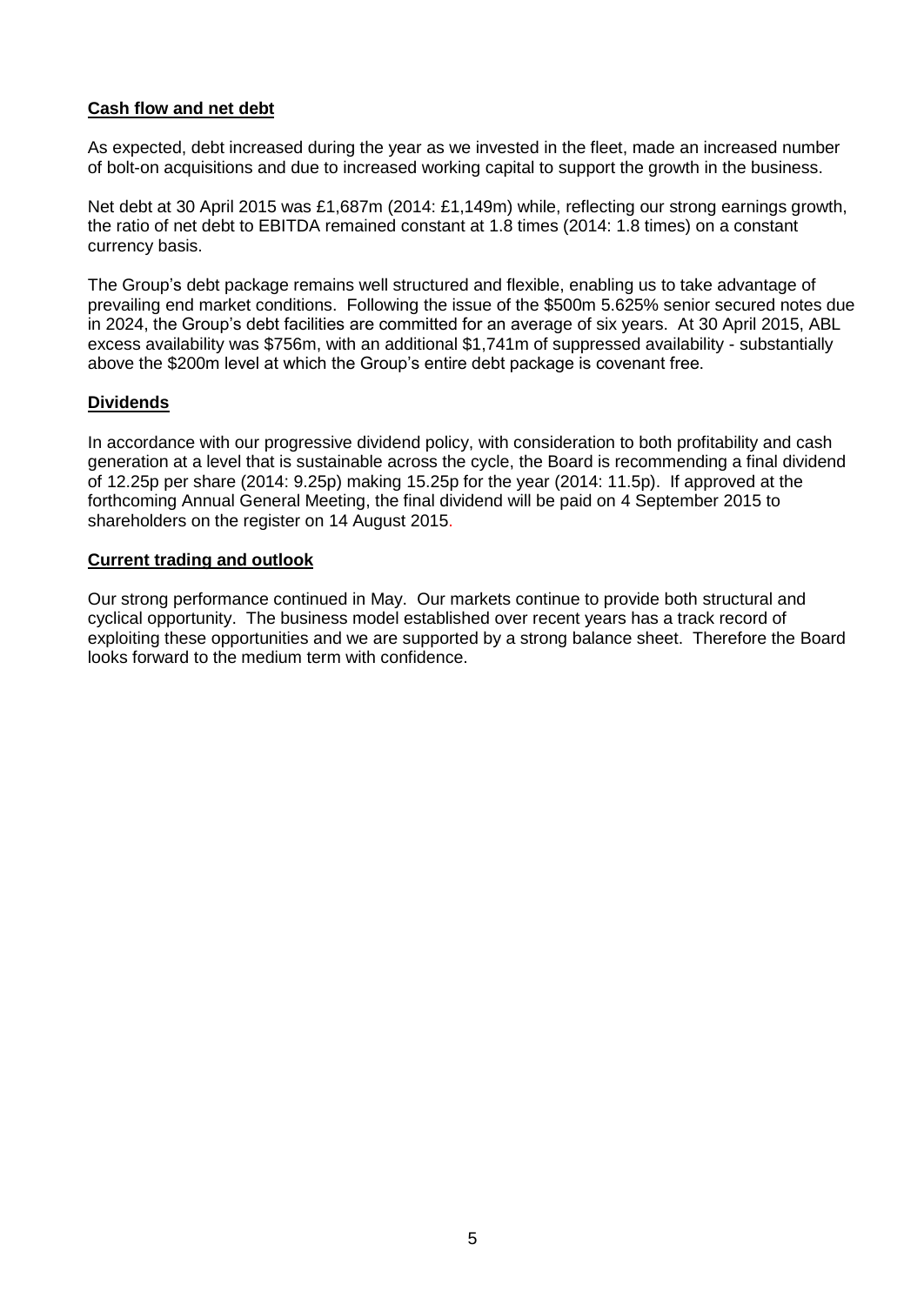## **Directors' responsibility statement on the annual report**

The responsibility statement below has been prepared in connection with the Company's Annual Report & Accounts for the year ended 30 April 2015. Certain parts thereof are not included in this announcement.

"We confirm to the best of our knowledge:

- a) the consolidated financial statements, prepared in accordance with IFRS as issued by the International Accounting Standards Board and IFRS as adopted by the EU, give a true and fair view of the assets, liabilities, financial position and profit of the Group;
- b) the Strategic Report includes a fair review of the development and performance of the business and the position of the Group, together with a description of the principal risks and uncertainties that it faces; and
- c) the Annual Report and financial statements, taken as a whole, are fair, balanced and understandable and provide information necessary for shareholders to assess the Group's performance, business model and strategy.

By order of the Board

Eric Watkins Company secretary 15 June 2015"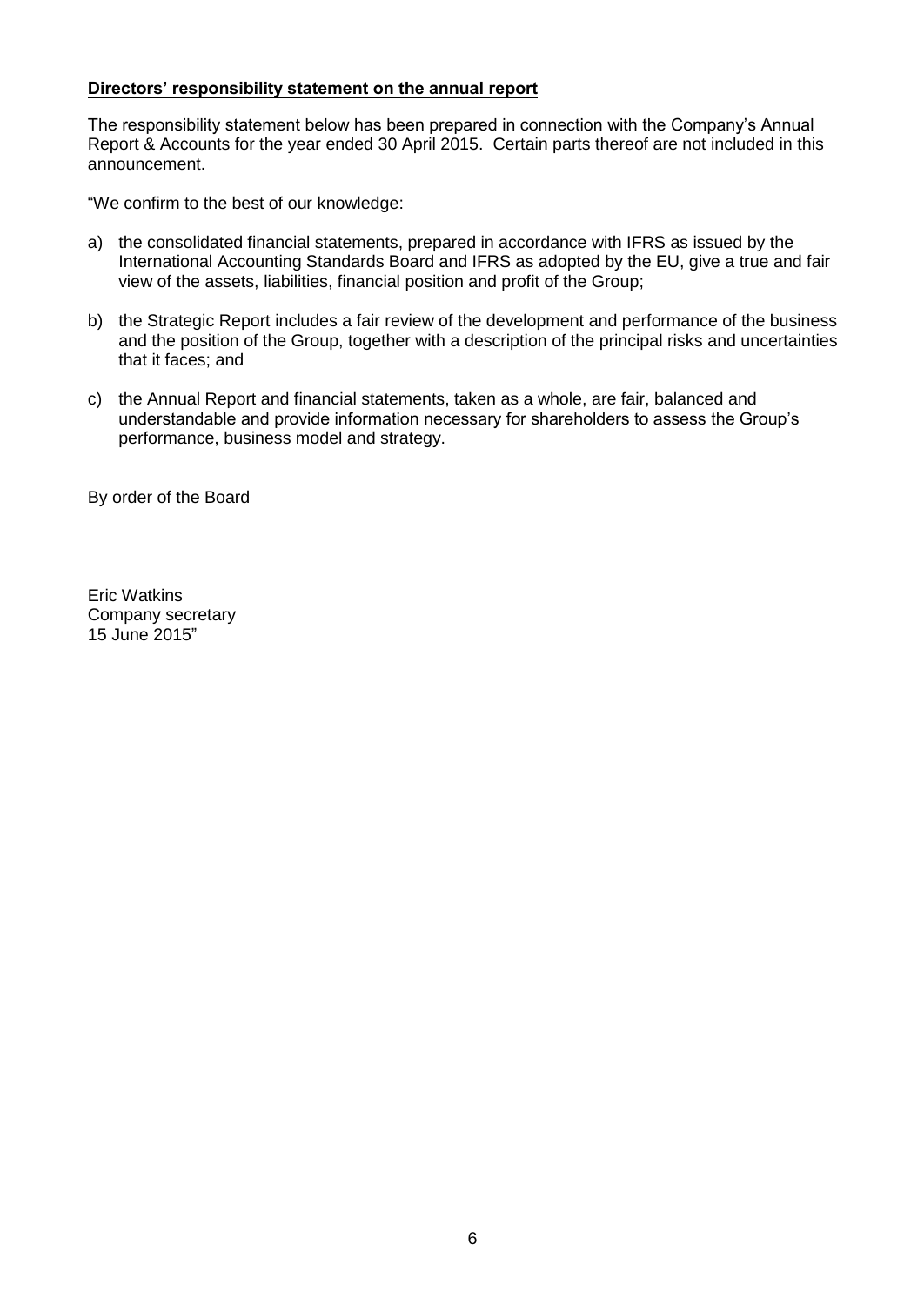# **CONSOLIDATED INCOME STATEMENT FOR THE THREE MONTHS ENDED 30 APRIL 2015**

|                                                                    |                                     | 2015                    |                              |                                                              | 2014                                               |                             |
|--------------------------------------------------------------------|-------------------------------------|-------------------------|------------------------------|--------------------------------------------------------------|----------------------------------------------------|-----------------------------|
| Fourth quarter - unaudited                                         | <b>Before</b><br>amortisation<br>£m | Amortisation<br>£m      | Total<br>£m                  | <b>Before</b><br>exceptional items<br>and amortisation<br>£m | <b>Exceptional items</b><br>and amortisation<br>£m | <b>Total</b><br>£m          |
|                                                                    |                                     |                         |                              |                                                              |                                                    |                             |
| <b>Revenue</b>                                                     |                                     |                         |                              |                                                              |                                                    |                             |
| Rental revenue<br>Sale of new equipment, merchandise               | 479.1                               |                         | 479.1                        | 355.7                                                        |                                                    | 355.7                       |
| and consumables                                                    | 22.3                                |                         | 22.3                         | 14.7                                                         |                                                    | 14.7                        |
| Sale of used rental equipment                                      | 37.3<br>538.7                       |                         | 37.3<br>538.7                | 14.5<br>384.9                                                |                                                    | 14.5<br>384.9               |
| <b>Operating costs</b>                                             |                                     |                         |                              |                                                              |                                                    |                             |
| Staff costs<br>Used rental equipment sold<br>Other operating costs | (135.4)<br>(28.7)<br>(146.7)        |                         | (135.4)<br>(28.7)<br>(146.7) | (99.5)<br>(12.5)<br>(119.2)                                  | $\frac{4.2}{4.2}$                                  | (99.5)<br>(12.5)<br>(115.0) |
|                                                                    | (310.8)                             |                         | (310.8)                      | (231.2)                                                      |                                                    | (227.0)                     |
| <b>EBITDA*</b>                                                     | 227.9                               |                         | 227.9                        | 153.7                                                        | 4.2                                                | 157.9                       |
| Depreciation                                                       | (98.4)                              |                         | (98.4)                       | (71.1)                                                       |                                                    | (71.1)                      |
| Amortisation of intangibles                                        |                                     | (5.5)                   | (5.5)                        |                                                              | (2.8)                                              | (2.8)                       |
| <b>Operating profit</b>                                            | 129.5                               | (5.5)                   | 124.0                        | 82.6                                                         | 1.4                                                | 84.0                        |
| Interest expense<br>Profit on ordinary activities                  | (19.3)                              |                         | (19.3)                       | (13.2)                                                       |                                                    | (13.2)                      |
| before taxation                                                    | 110.2                               | (5.5)                   | 104.7                        | 69.4                                                         | 1.4                                                | 70.8                        |
| Taxation                                                           | (39.0)                              | 1.8                     | (37.2)                       | (20.1)                                                       | 1.0                                                | (19.1)                      |
| Profit attributable to equity                                      |                                     |                         |                              |                                                              |                                                    |                             |
| holders of the Company                                             | 71.2                                | (3.7)                   | 67.5                         | 49.3                                                         | 2.4                                                | 51.7                        |
| Basic earnings per share<br>Diluted earnings per share             | 14.2p<br><u>14.1p</u>               | (0.8p)<br><u>(0.7p)</u> | 13.4p<br>13.4p               | 9.8 <sub>p</sub><br>9.8 <sub>p</sub>                         | 0.5p<br>0.4 <sub>D</sub>                           | 10.3p<br>10.2p              |

\* EBITDA is presented here as an additional performance measure as it is commonly used by investors and lenders.

All revenue and profit for the period is generated from continuing operations.

Details of principal risks and uncertainties are given in the Review of Fourth Quarter, Balance Sheet and Cash Flow accompanying these condensed consolidated financial statements.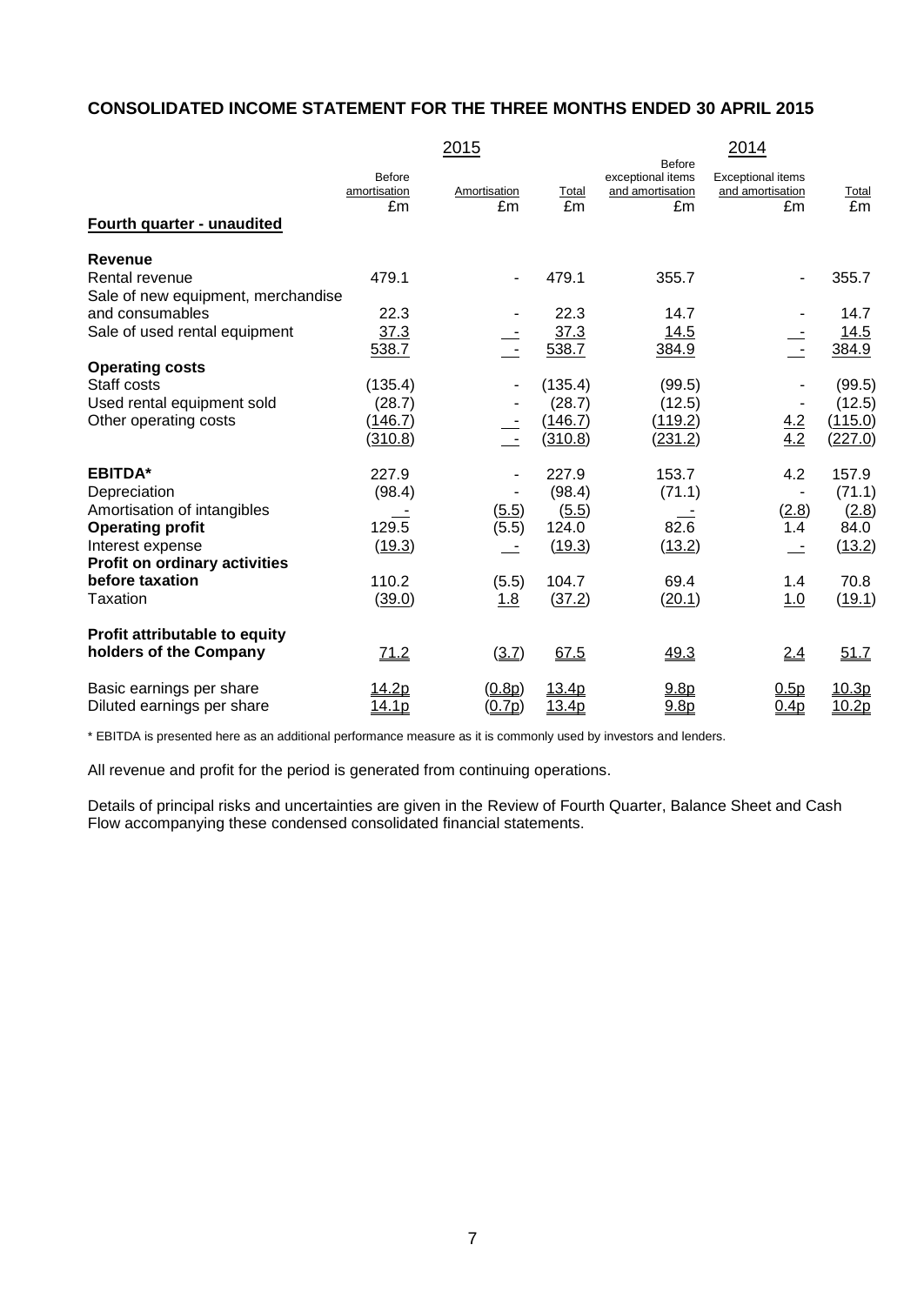# **CONSOLIDATED INCOME STATEMENT FOR THE YEAR ENDED 30 APRIL 2015**

|                                                      |                              | 2015                     |              | <b>Before</b>                                  | 2014                                           |             |
|------------------------------------------------------|------------------------------|--------------------------|--------------|------------------------------------------------|------------------------------------------------|-------------|
| Year to 30 April 2015 - audited                      | Before<br>amortisation<br>£m | Amortisation<br>£m       | Total<br>£m  | exceptional<br>items and<br>amortisation<br>£m | Exceptional<br>items and<br>amortisation<br>£m | Total<br>£m |
| Revenue                                              |                              |                          |              |                                                |                                                |             |
| Rental revenue<br>Sale of new equipment, merchandise | 1,837.6                      |                          | 1,837.6      | 1,475.3                                        |                                                | 1,475.3     |
| and consumables                                      | 88.2                         |                          | 88.2         | 68.1                                           |                                                | 68.1        |
| Sale of used rental equipment                        | 113.1                        |                          | 113.1        | 91.3                                           | $\frac{1}{\sqrt{2}}$                           | 91.3        |
|                                                      | 2,038.9                      | Ť                        | 2,038.9      | 1,634.7                                        |                                                | 1,634.7     |
| <b>Operating costs</b><br>Staff costs                | (486.3)                      |                          | (486.3)      | (417.3)                                        |                                                | (417.3)     |
| Used rental equipment sold                           | (86.3)                       |                          | (86.3)       | (73.4)                                         |                                                | (73.4)      |
| Other operating costs                                | (557.9)                      |                          | (557.9)      | (458.9)                                        |                                                | (454.7)     |
|                                                      | (1, 130.5)                   | $\overline{\phantom{a}}$ | (1, 130.5)   | (949.6)                                        | $\frac{4.2}{4.2}$                              | (945.4)     |
| <b>EBITDA*</b>                                       | 908.4                        |                          | 908.4        | 685.1                                          | 4.2                                            | 689.3       |
| Depreciation                                         | (351.5)                      |                          | (351.5)      | (275.9)                                        |                                                | (275.9)     |
| Amortisation of intangibles                          |                              | (15.8)                   | (15.8)       |                                                | (9.8)                                          | (9.8)       |
| <b>Operating profit</b><br>Investment income         | 556.9<br>0.2                 | (15.8)                   | 541.1<br>0.2 | 409.2                                          | (5.6)                                          | 403.6       |
| Interest expense                                     | (67.5)                       |                          | (67.5)       | (47.1)                                         |                                                | (47.1)      |
| Profit on ordinary activities                        |                              |                          |              |                                                |                                                |             |
| before taxation                                      | 489.6                        | (15.8)                   | 473.8        | 362.1                                          | (5.6)                                          | 356.5       |
| Taxation                                             | (175.5)                      | 5.1                      | (170.4)      | (128.6)                                        | 3.3                                            | (125.3)     |
| Profit attributable to equity                        |                              |                          |              |                                                |                                                |             |
| holders of the Company                               | 314.1                        | (10.7)                   | 303.4        | 233.5                                          | (2.3)                                          | 231.2       |
| Basic earnings per share                             | 62.6p                        | (2.1p)                   | 60.5p        | 46.6p                                          | (0.5p)                                         | 46.1p       |
| Diluted earnings per share                           | 62.2p                        | <u>(2.1p)</u>            | 60.1p        | 46.3p                                          | (0.5p)                                         | 45.8p       |

\* EBITDA is presented here as an additional performance measure as it is commonly used by investors and lenders.

All revenue and profit for the period is generated from continuing operations.

#### **CONSOLIDATED STATEMENT OF COMPREHENSIVE INCOME**

|                                                                     | Unaudited<br>Three months to<br>30 April |             |       | Audited<br>Year to<br>30 April |  |
|---------------------------------------------------------------------|------------------------------------------|-------------|-------|--------------------------------|--|
|                                                                     |                                          |             |       |                                |  |
|                                                                     | 2015                                     | 2014        | 2015  | 2014                           |  |
|                                                                     | £m                                       | £m          | £m    | £m                             |  |
| Profit attributable to equity holders of the Company for the period | 67.5                                     | 51.7        | 303.4 | 231.2                          |  |
| Items that will not be reclassified to profit or loss:              |                                          |             |       |                                |  |
| Remeasurement of the defined benefit pension plan                   | (3.1)                                    | 5.3         | (3.1) | 5.3                            |  |
| Tax on defined benefit pension plan                                 | <u>0.6</u>                               | (1.0)       | 0.6   | (1.0)                          |  |
|                                                                     | (2.5)                                    | 4.3         | (2.5) | 4.3                            |  |
| Items that may be reclassified subsequently to profit or loss:      |                                          |             |       |                                |  |
| Foreign currency translation differences                            | (16.8)                                   | (14.3)      | 58.9  | (41.3)                         |  |
| Total comprehensive income for the period                           | 48.2                                     | <u>41.7</u> | 359.8 | <u> 194.2</u>                  |  |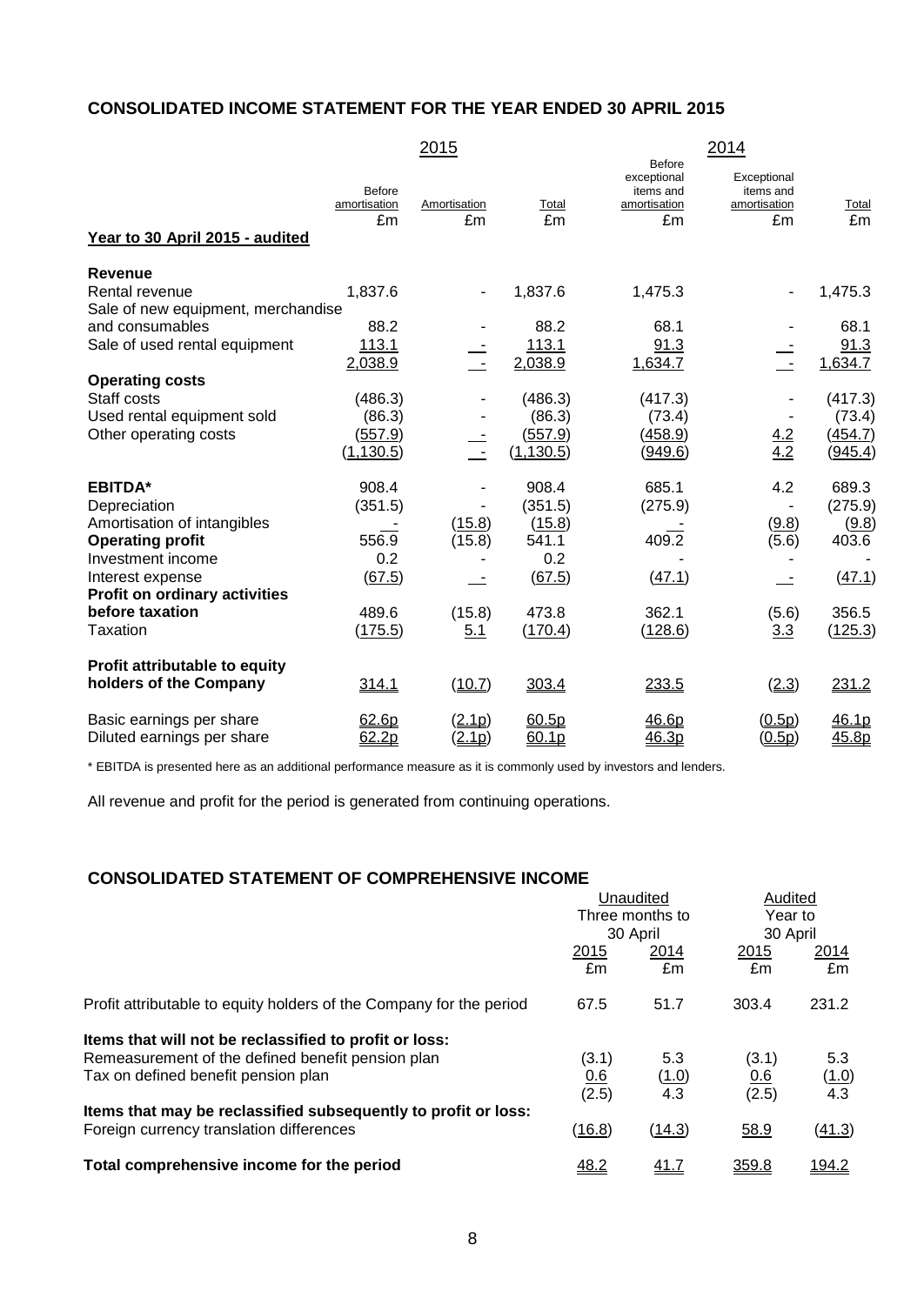# **CONSOLIDATED BALANCE SHEET AT 30 APRIL 2015**

|                                                                                 | Audited        |                        |  |
|---------------------------------------------------------------------------------|----------------|------------------------|--|
|                                                                                 | 2015<br>£m     | 2014<br>£m             |  |
| <b>Current assets</b>                                                           |                |                        |  |
| Inventories                                                                     | 23.9           | 18.5                   |  |
| Trade and other receivables                                                     | 377.5          | 259.8                  |  |
| <b>Current tax asset</b>                                                        | 26.2           | 9.9                    |  |
| Cash and cash equivalents                                                       | 10.5           | 2.8<br>291.0           |  |
| <b>Non-current assets</b>                                                       | 438.1          |                        |  |
| Property, plant and equipment                                                   |                |                        |  |
| - rental equipment                                                              | 2,534.2        | 1,716.3                |  |
| - other assets                                                                  | 276.9          | 212.8                  |  |
|                                                                                 | 2,811.1        | 1,929.1                |  |
| Goodwill                                                                        | 516.2          | 400.4                  |  |
| Other intangible assets                                                         | 92.7           | 45.8                   |  |
| Net defined benefit pension plan asset                                          | 3.1            | 6.1                    |  |
|                                                                                 | 3,423.1        | 2,381.4                |  |
| <b>Total assets</b>                                                             | 3,861.2        | 2,672.4                |  |
| <b>Current liabilities</b>                                                      |                |                        |  |
| Trade and other payables                                                        | 491.7          | 345.8                  |  |
| Current tax liability                                                           | 6.2            | 5.8                    |  |
| Debt due within one year                                                        | 2.0            | 2.2                    |  |
| Provisions                                                                      | <u>18.4</u>    | 15.0                   |  |
|                                                                                 | 518.3          | 368.8                  |  |
| <b>Non-current liabilities</b>                                                  |                |                        |  |
| Debt due after more than one year                                               | 1,695.6        | 1,149.2                |  |
| Provisions<br>Deferred tax liabilities                                          | 31.3<br>504.5  | 20.3<br>309.7          |  |
|                                                                                 | <u>2,231.4</u> | 1,479.2                |  |
|                                                                                 |                |                        |  |
| <b>Total liabilities</b>                                                        | <u>2,749.7</u> | 1,848.0                |  |
| <b>Equity</b>                                                                   |                |                        |  |
| Share capital                                                                   | 55.3           | 55.3                   |  |
| Share premium account                                                           | 3.6            | 3.6                    |  |
| Capital redemption reserve                                                      | 0.9            | 0.9                    |  |
| Non-distributable reserve                                                       | 90.7           | 90.7                   |  |
| Own shares held by the Company                                                  | (33.1)         | (33.1)                 |  |
| Own shares held through the ESOT                                                | (15.5)<br>38.7 | (11.8)                 |  |
| Cumulative foreign exchange translation differences<br><b>Retained reserves</b> | 970.9          | (20.2)<br><u>739.0</u> |  |
| Equity attributable to equity holders of the Company                            | <u>1,111.5</u> | 824.4                  |  |
|                                                                                 |                |                        |  |
| <b>Total liabilities and equity</b>                                             | 3,861.2        | 2.672.4                |  |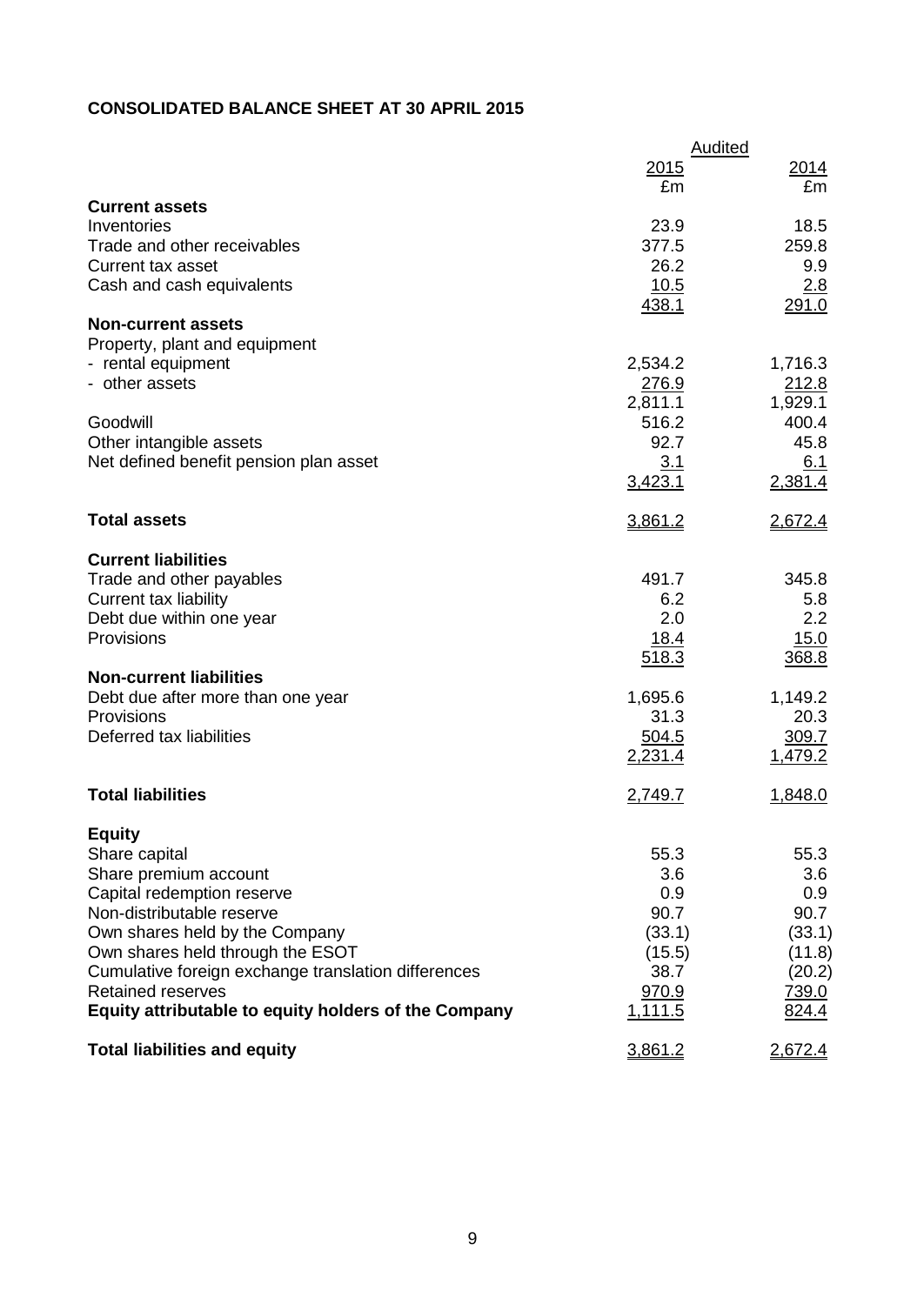## **CONSOLIDATED STATEMENT OF CHANGES IN EQUITY FOR THE YEAR ENDED 30 APRIL 2015**

|                                                                                     | Share<br>capital<br>£m           | Share<br>premium<br>account<br>£m | Capital<br>redemption<br>reserve<br>£m | Non-<br>distributable<br>reserve<br>£m | Own<br>shares<br>held by the<br>Company<br>£m | Own<br>shares<br>held<br>through<br>the ESOT<br>£m | Cumulative<br>foreign<br>exchange<br>translation<br>differences<br>£m | Retained<br>reserves<br>£m | Total<br>£m                   |
|-------------------------------------------------------------------------------------|----------------------------------|-----------------------------------|----------------------------------------|----------------------------------------|-----------------------------------------------|----------------------------------------------------|-----------------------------------------------------------------------|----------------------------|-------------------------------|
| At 1 May 2013                                                                       | 55.3                             | 3.6                               | 0.9                                    | 90.7                                   | (33.1)                                        | (7.4)                                              | 21.1                                                                  | 551.4                      | 682.5                         |
| Profit for the year<br>Other comprehensive income:<br>Foreign currency translation  |                                  |                                   |                                        |                                        |                                               |                                                    |                                                                       | 231.2                      | 231.2                         |
| differences                                                                         |                                  |                                   |                                        |                                        |                                               |                                                    | (41.3)                                                                |                            | (41.3)                        |
| Remeasurement of the defined<br>benefit pension plan<br>Tax on defined benefit      |                                  |                                   |                                        |                                        |                                               |                                                    |                                                                       | 5.3                        | 5.3                           |
| pension plan                                                                        |                                  |                                   |                                        |                                        |                                               |                                                    |                                                                       | (1.0)                      | (1.0)                         |
| Total comprehensive income<br>for the year                                          |                                  |                                   |                                        |                                        |                                               |                                                    | (41.3)                                                                | 235.5                      | 194.2                         |
| Dividends paid<br>Own shares purchased by                                           |                                  |                                   |                                        |                                        |                                               |                                                    | $\overline{a}$                                                        | (41.3)                     | (41.3)                        |
| the ESOT<br>Share-based payments<br>Tax on share-based payments<br>At 30 April 2014 | $\overline{\phantom{a}}$<br>55.3 | $\frac{3.6}{3.6}$                 | 0.9                                    | 90.7                                   | (33.1)                                        | (22.4)<br>18.0<br>(11.8)                           | (20.2)                                                                | (14.6)<br>8.0<br>739.0     | (22.4)<br>3.4<br>8.0<br>824.4 |
| Profit for the year<br>Other comprehensive income:<br>Foreign currency translation  |                                  |                                   |                                        |                                        |                                               |                                                    | $\blacksquare$                                                        | 303.4                      | 303.4                         |
| differences<br>Remeasurement of the defined                                         |                                  |                                   |                                        |                                        |                                               |                                                    | 58.9                                                                  |                            | 58.9                          |
| benefit pension plan<br>Tax on defined benefit                                      |                                  |                                   |                                        |                                        |                                               |                                                    |                                                                       | (3.1)                      | (3.1)                         |
| pension plan<br>Total comprehensive income                                          |                                  |                                   |                                        |                                        |                                               |                                                    | $\equiv$                                                              | 0.6                        | 0.6                           |
| for the year                                                                        |                                  |                                   |                                        |                                        |                                               |                                                    | 58.9                                                                  | 300.9                      | 359.8                         |
| Dividends paid<br>Own shares purchased by                                           |                                  |                                   |                                        |                                        |                                               |                                                    |                                                                       | (61.4)                     | (61.4)                        |
| the ESOT<br>Share-based payments                                                    |                                  |                                   |                                        |                                        |                                               | (20.3)<br>16.6                                     |                                                                       | $\sim$<br>(12.6)           | (20.3)<br>4.0                 |
| Tax on share-based payments<br>At 30 April 2015                                     | 55.3                             | 3.6                               | 0.9                                    | 90.7                                   | (33.1)                                        | (15.5)                                             | 38.7                                                                  | 5.0<br>970.9               | 5.0<br>1,111.5                |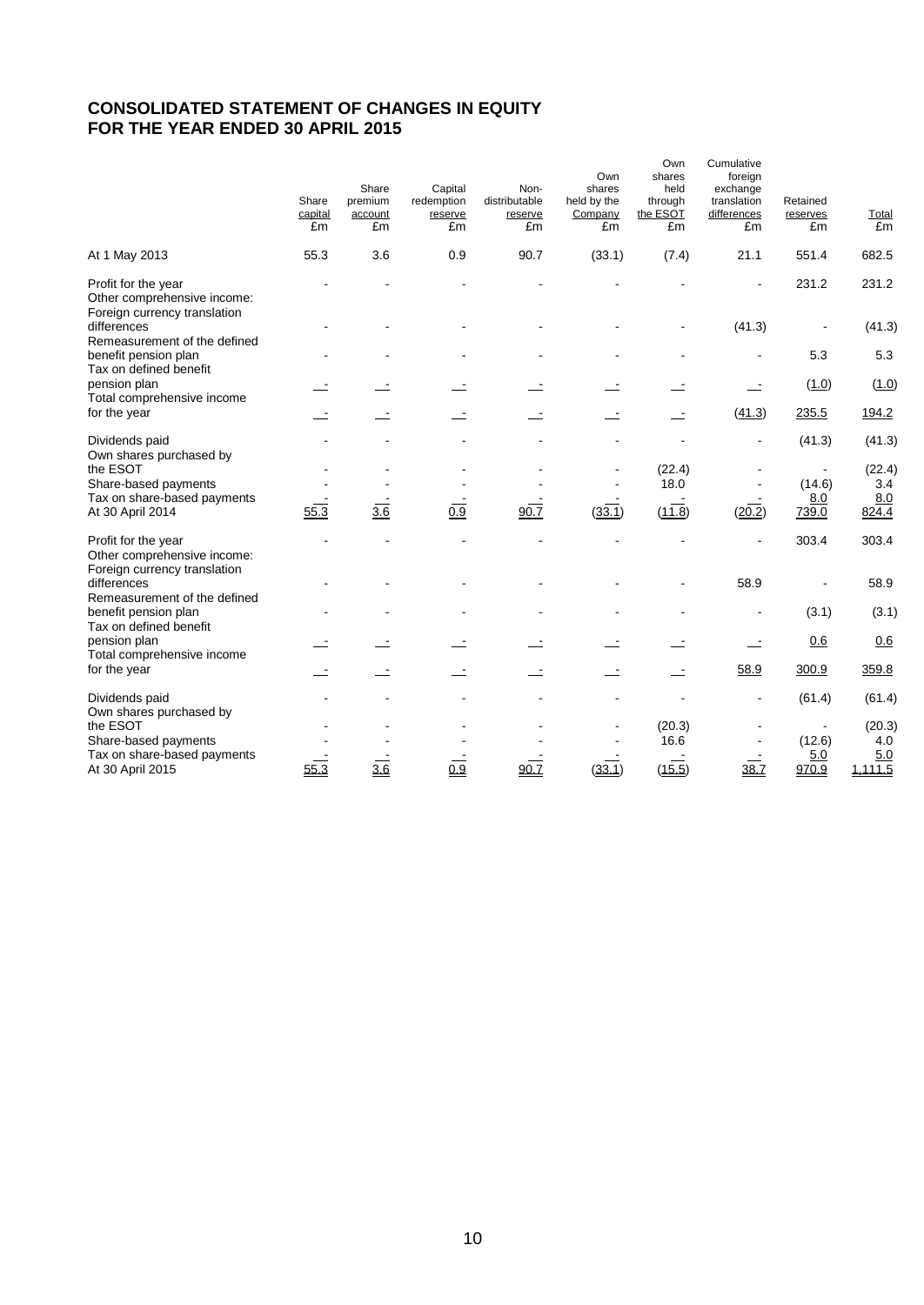# **CONSOLIDATED CASH FLOW STATEMENT FOR THE YEAR ENDED 30 APRIL 2015**

|                                                                                       |                  | Audited          |
|---------------------------------------------------------------------------------------|------------------|------------------|
|                                                                                       | 2015             | 2014             |
|                                                                                       | £m               | £m               |
| Cash flows from operating activities                                                  |                  |                  |
| Cash generated from operations before exceptional                                     | 841.4            | 645.5            |
| items and changes in rental equipment<br>Exceptional operating costs paid             | (0.5)            | (2.2)            |
| Payments for rental property, plant and equipment                                     | (858.1)          | (655.2)          |
| Proceeds from disposal of rental property, plant and equipment                        | 95.4             | 90.4             |
| Cash generated from operations                                                        | 78.2             | 78.5             |
| Financing costs paid (net)                                                            | (63.4)           | (40.5)           |
| Tax paid (net)                                                                        | (32.0)           | (14.9)           |
| Net cash (used in)/generated from operating activities                                | (17.2)           | 23.1             |
| Cash flows from investing activities                                                  |                  |                  |
| Acquisition of businesses                                                             | (241.5)          | (103.3)          |
| Payments for non-rental property, plant and equipment                                 | (78.7)           | (85.3)           |
| Proceeds from disposal of non-rental property, plant and equipment                    | <u>7.5</u>       | <u> 11.5</u>     |
| Net cash used in investing activities                                                 | (312.7)          | (177.1)          |
| <b>Cash flows from financing activities</b>                                           |                  |                  |
| Drawdown of loans                                                                     | 842.5            | 578.7            |
| Redemption of loans                                                                   | (420.4)          | (377.7)          |
| Capital element of finance lease payments<br>Dividends paid                           | (2.9)<br>(61.4)  | (0.7)<br>(41.3)  |
| Purchase of own shares by the ESOT                                                    | (20.3)           | <u>(22.4)</u>    |
| Net cash from financing activities                                                    | 337.5            | <u>136.6</u>     |
|                                                                                       | 7.6              |                  |
| Increase/(decrease) in cash and cash equivalents<br>Opening cash and cash equivalents | 2.8              | (17.4)<br>20.3   |
| Effect of exchange rate difference                                                    | 0.1              | (0.1)            |
| <b>Closing cash and cash equivalents</b>                                              | <u>10.5</u>      | 2.8              |
| Reconciliation of net cash flows to net debt                                          |                  |                  |
| (Increase)/decrease in cash in the period                                             | (7.6)            | 17.4             |
| Increase in debt through cash flow                                                    | 419.2            | 200.3            |
| Change in net debt from cash flows                                                    | 411.6            | 217.7            |
| Exchange differences                                                                  | 121.8            | (87.7)           |
| Debt acquired                                                                         |                  | 1.4              |
| Non-cash movements:                                                                   |                  |                  |
| - deferred costs of debt raising                                                      | 1.5              | 2.0              |
| - capital element of new finance leases                                               | 3.6              | 1.1              |
| Increase in net debt in the period<br>Net debt at 1 May                               | 538.5<br>1,148.6 | 134.5<br>1,014.1 |
| Net debt at 30 April                                                                  | 1,687.1          | 1,148.6          |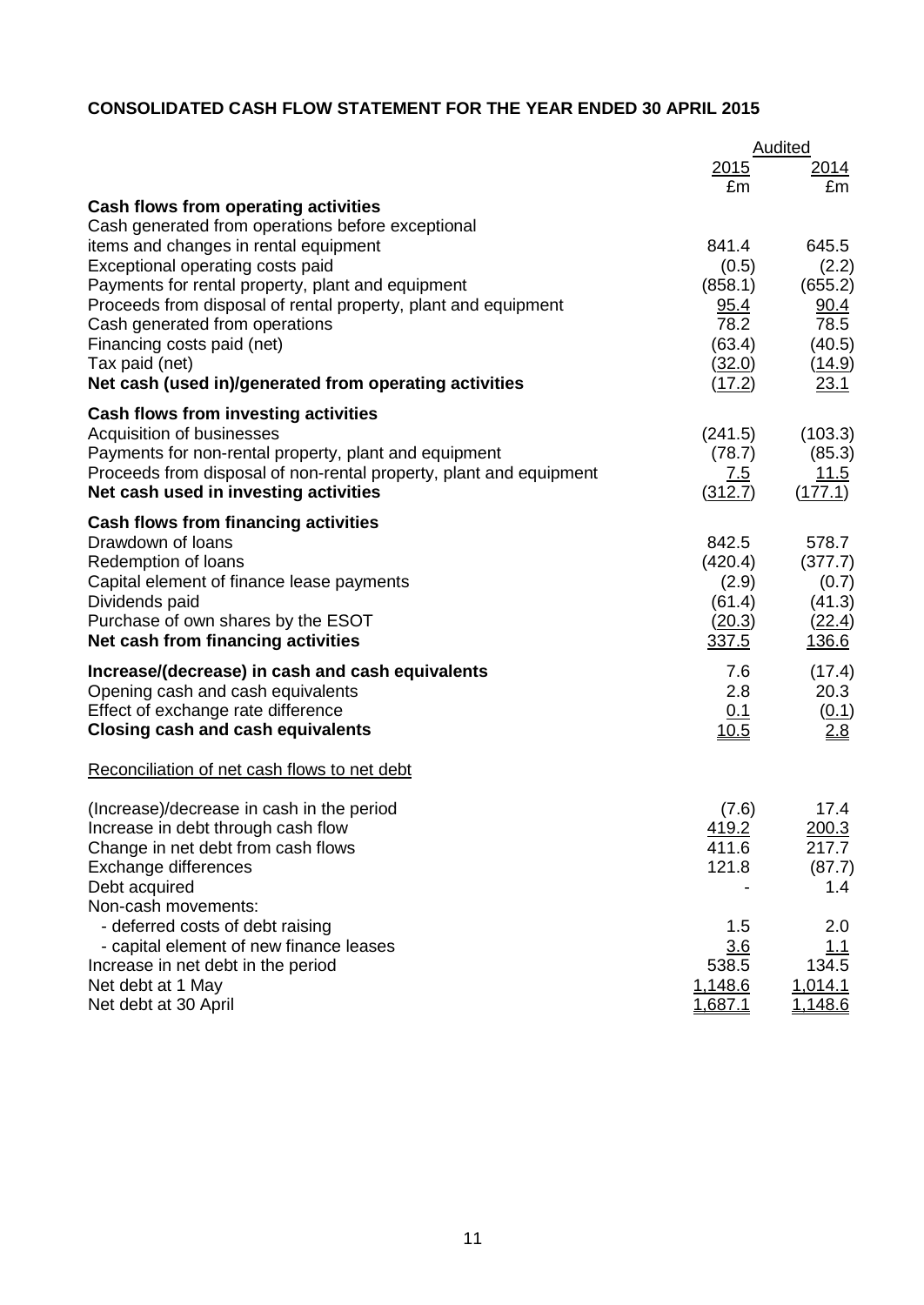#### 1. General information

Ashtead Group plc ('the Company') is a company incorporated and domiciled in England and Wales and listed on the London Stock Exchange.

#### 2. Basis of preparation

The financial statements for the year ended 30 April 2015 were approved by the directors on 15 June 2015. This preliminary announcement of the results for the year ended 30 April 2015 contains information derived from the forthcoming 2014/15 Annual Report & Accounts and does not constitute statutory accounts as defined in Section 434 of the Companies Act 2006. The statutory accounts for the year ended 30 April 2014 have been filed with the Registrar of Companies. The statutory accounts for the year ended 30 April 2015 will be delivered to the Registrar of Companies and made available on the Group's website at [www.ashtead-group.com](http://www.ashtead-group.com/) in July 2015. The auditor's report in respect of both years is unqualified, did not include a reference to any matter by way of emphasis and did not contain a statement under Section 498(2) or (3) of the Companies Act 2006.

The results for the year ended and quarter ended 30 April 2015 have been prepared in accordance with relevant IFRS and the accounting policies set out in the Group's Annual Report and Accounts for the year ended 30 April 2015. There are no new IFRS or IFRIC Interpretations that are effective for the first time this financial year which have a material impact on the Group.

The financial statements have been prepared on the going concern basis. The Group's internal budgets and forecasts of future performance, available financing facilities and facility headroom (see note 11), provide a reasonable expectation that the Group has adequate resources to continue in operation for the foreseeable future and consequently the going concern basis continues to be appropriate in preparing the financial statements.

The exchange rates used in respect of the US dollar are:

|                                             | 2015 | 2014 |
|---------------------------------------------|------|------|
| Average for the three months ended 30 April | 1.51 | 1.66 |
| Average for the year ended 30 April         | 1.60 | 1.60 |
| At 30 April                                 | 1.54 | 1.69 |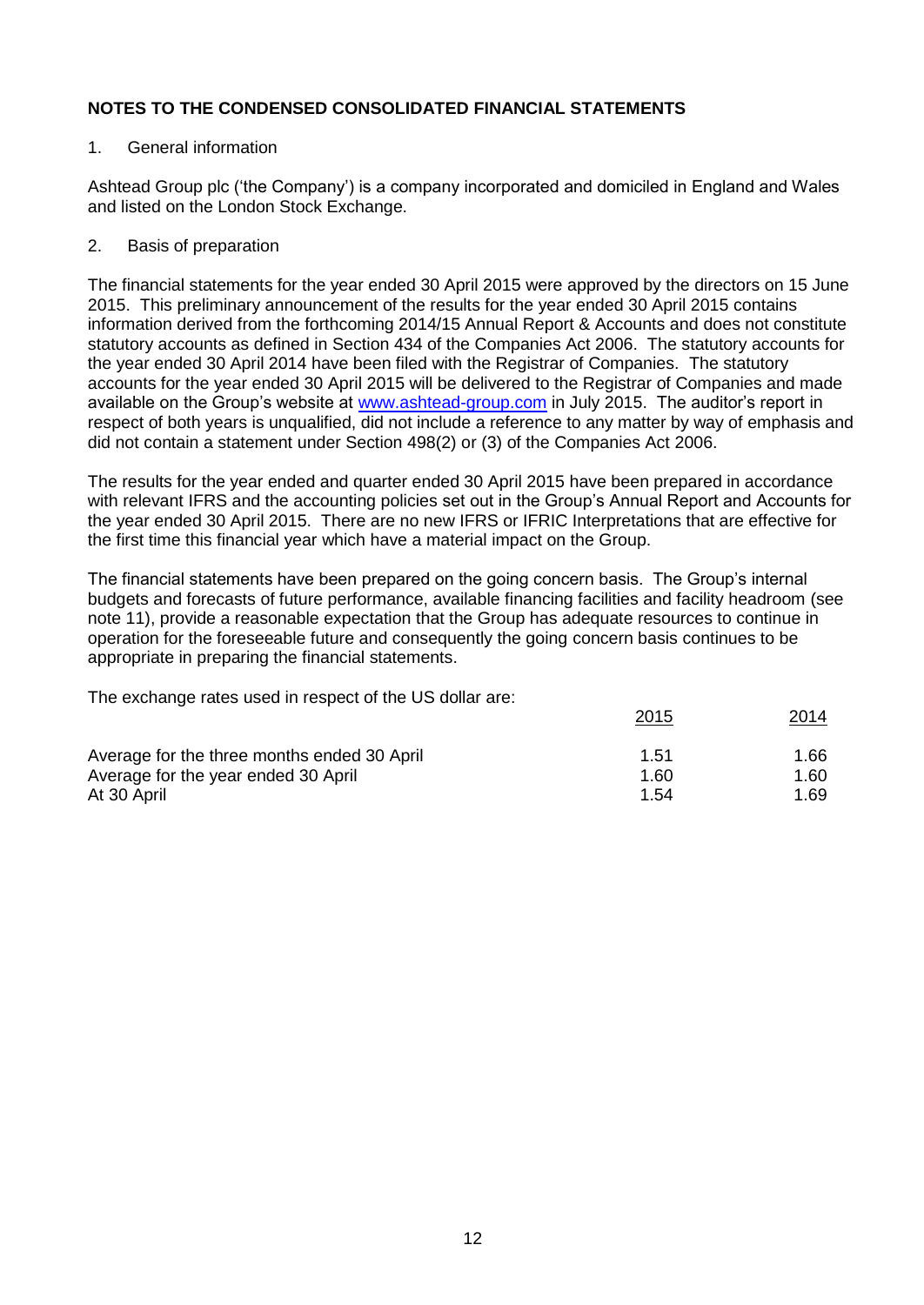# 3. Segmental analysis

|                                         | Revenue<br>£m         | Operating<br>profit before<br>amortisation<br>£m | Exceptional<br>items and<br>amortisation<br>£m | Operating<br>profit<br>£m |
|-----------------------------------------|-----------------------|--------------------------------------------------|------------------------------------------------|---------------------------|
| Three months to 30 April<br><u>2015</u> |                       |                                                  |                                                |                           |
| Sunbelt                                 | 458.1                 | 123.5                                            | (4.3)                                          | 119.2                     |
| A-Plant<br>Corporate costs              | 80.6                  | 8.6<br>(2.6)                                     | (1.2)                                          | 7.4<br>(2.6)              |
|                                         | 538.7                 | 129.5                                            | (5.5)                                          | <u>124.0</u>              |
| 2014                                    |                       |                                                  |                                                |                           |
| Sunbelt<br>A-Plant                      | 318.0<br>66.9         | 81.7<br>3.8                                      | (1.6)<br>3.0                                   | 80.1<br>6.8               |
| Corporate costs                         |                       | (2.9)                                            |                                                | (2.9)                     |
|                                         | 384.9                 | 82.6                                             | 1.4                                            | 84.0                      |
| Year to 30 April<br>2015                |                       |                                                  |                                                |                           |
| Sunbelt                                 | 1,715.9               | 520.9                                            | (11.2)                                         | 509.7                     |
| A-Plant<br>Corporate costs              | 323.0                 | 46.3<br>(10.3)                                   | (4.6)                                          | 41.7<br>(10.3)            |
|                                         | 2,038.9               | 556.9                                            | (15.8)                                         | <u>541.1</u>              |
| 2014<br>Sunbelt                         | 1,366.2               | 394.0                                            | (5.7)                                          | 388.3                     |
| A-Plant                                 | 268.5                 | 25.2                                             | 0.1                                            | 25.3                      |
| Corporate costs                         | 1,634.7               | (10.0)                                           |                                                | (10.0)<br>403.6           |
|                                         |                       | 409.2                                            | (5.6)                                          |                           |
|                                         | <b>Segment assets</b> | <u>Cash</u>                                      | <b>Taxation assets</b>                         | <b>Total assets</b>       |
| At 30 April 2015                        | £m                    | £m                                               | £m                                             | £m                        |
| Sunbelt                                 | 3,309.7               |                                                  |                                                | 3,309.7                   |
| A-Plant<br>Corporate items              | 514.7<br>0.1          | 10.5                                             | 26.2                                           | 514.7<br>36.8             |
|                                         | 3,824.5               | 10.5                                             | 26.2                                           | 3,861.2                   |
| At 30 April 2014<br>Sunbelt             | 2,252.7               |                                                  |                                                | 2,252.7                   |
| A-Plant                                 | 406.7                 |                                                  |                                                | 406.7                     |
| Corporate items                         | 0.3<br>2,659.7        | $\frac{2.8}{2.8}$                                | <u>9.9</u><br>9.9                              | 13.0<br>2,672.4           |

Sunbelt includes Sunbelt Rentals of Canada Inc..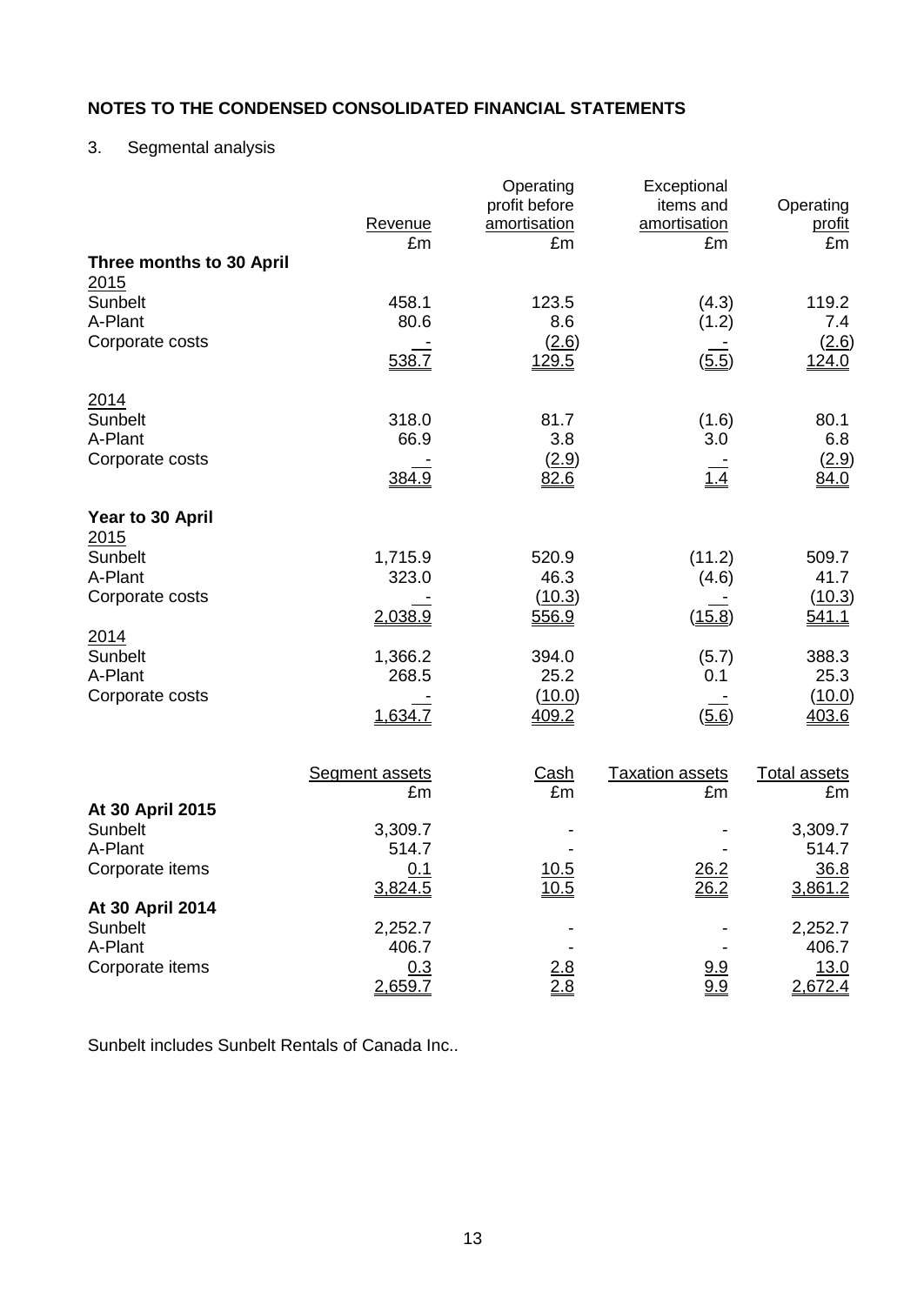4. Operating costs and other income

|                                                 |                                     | 2015               |               | <b>Before</b>                                  | 2014                                           |                    |
|-------------------------------------------------|-------------------------------------|--------------------|---------------|------------------------------------------------|------------------------------------------------|--------------------|
|                                                 | <b>Before</b><br>amortisation<br>£m | Amortisation<br>£m | Total<br>£m   | exceptional<br>items and<br>amortisation<br>£m | Exceptional<br>items and<br>amortisation<br>£m | <b>Total</b><br>£m |
| Three months to 30 April                        |                                     |                    |               |                                                |                                                |                    |
| Staff costs:                                    |                                     |                    |               |                                                |                                                |                    |
| <b>Salaries</b><br>Social security costs        | 122.8<br>10.3                       |                    | 122.8<br>10.3 | 89.6<br>8.2                                    |                                                | 89.6<br>8.2        |
| Other pension costs                             | 2.3                                 |                    | 2.3           | 1.7                                            |                                                | 1.7                |
|                                                 | 135.4                               |                    | 135.4         | 99.5                                           |                                                | 99.5               |
| Used rental equipment sold                      | 28.7                                |                    | 28.7          | 12.5                                           |                                                | 12.5               |
| Other operating costs:                          |                                     |                    |               |                                                |                                                |                    |
| Vehicle costs                                   | 29.4                                |                    | 29.4          | 25.5                                           |                                                | 25.5               |
| Spares, consumables & external repairs          | 28.8<br>16.5                        |                    | 28.8<br>16.5  | 23.6<br>12.9                                   |                                                | 23.6<br>12.9       |
| <b>Facility costs</b><br>Other external charges | 72.0                                |                    | 72.0          | 57.2                                           | (4.2)                                          | 53.0               |
|                                                 | 146.7                               |                    | 146.7         | 119.2                                          | (4.2)                                          | 115.0              |
| Depreciation and amortisation:                  |                                     |                    |               |                                                |                                                |                    |
| Depreciation                                    | 98.4                                |                    | 98.4          | 71.1                                           |                                                | 71.1               |
| Amortisation of intangibles                     |                                     | 5.5                | 5.5           |                                                | 2.8                                            | 2.8                |
|                                                 | 98.4                                | 5.5                | 103.9         | 71.1                                           | 2.8                                            | 73.9               |
|                                                 | 409.2                               | 5.5                | 414.7         | 302.3                                          | (1.4)                                          | 300.9              |
| Year to 30 April                                |                                     |                    |               |                                                |                                                |                    |
| Staff costs:                                    |                                     |                    |               |                                                |                                                |                    |
| <b>Salaries</b>                                 | 441.8<br>36.0                       |                    | 441.8<br>36.0 | 380.4<br>29.7                                  |                                                | 380.4<br>29.7      |
| Social security costs<br>Other pension costs    | 8.5                                 |                    | 8.5           | 7.2                                            |                                                | <u>7.2</u>         |
|                                                 | 486.3                               |                    | 486.3         | 417.3                                          |                                                | 417.3              |
| Used rental equipment sold                      | 86.3                                |                    | 86.3          | 73.4                                           |                                                | 73.4               |
| Other operating costs:                          |                                     |                    |               |                                                |                                                |                    |
| Vehicle costs                                   | 117.8                               |                    | 117.8         | 105.9                                          |                                                | 105.9              |
| Spares, consumables & external repairs          | 102.7                               |                    | 102.7         | 83.4                                           |                                                | 83.4               |
| <b>Facility costs</b>                           | 58.9                                |                    | 58.9          | 50.4                                           |                                                | 50.4               |
| Other external charges                          | 278.5                               |                    | 278.5         | 219.2                                          | (4.2)                                          | 215.0              |
| Depreciation and amortisation:                  | 557.9                               |                    | 557.9         | 458.9                                          | (4.2)                                          | 454.7              |
| Depreciation                                    | 351.5                               |                    | 351.5         | 275.9                                          |                                                | 275.9              |
| Amortisation of intangibles                     |                                     | <u> 15.8</u>       | <u>15.8</u>   |                                                | 9.8                                            | <u>9.8</u>         |
|                                                 | 351.5                               | 15.8               | 367.3         | 275.9                                          | 9.8                                            | 285.7              |
|                                                 | 1,482.0                             | 15.8               | 1,497.8       | 1,497.7                                        | 5.6                                            | 1,231.1            |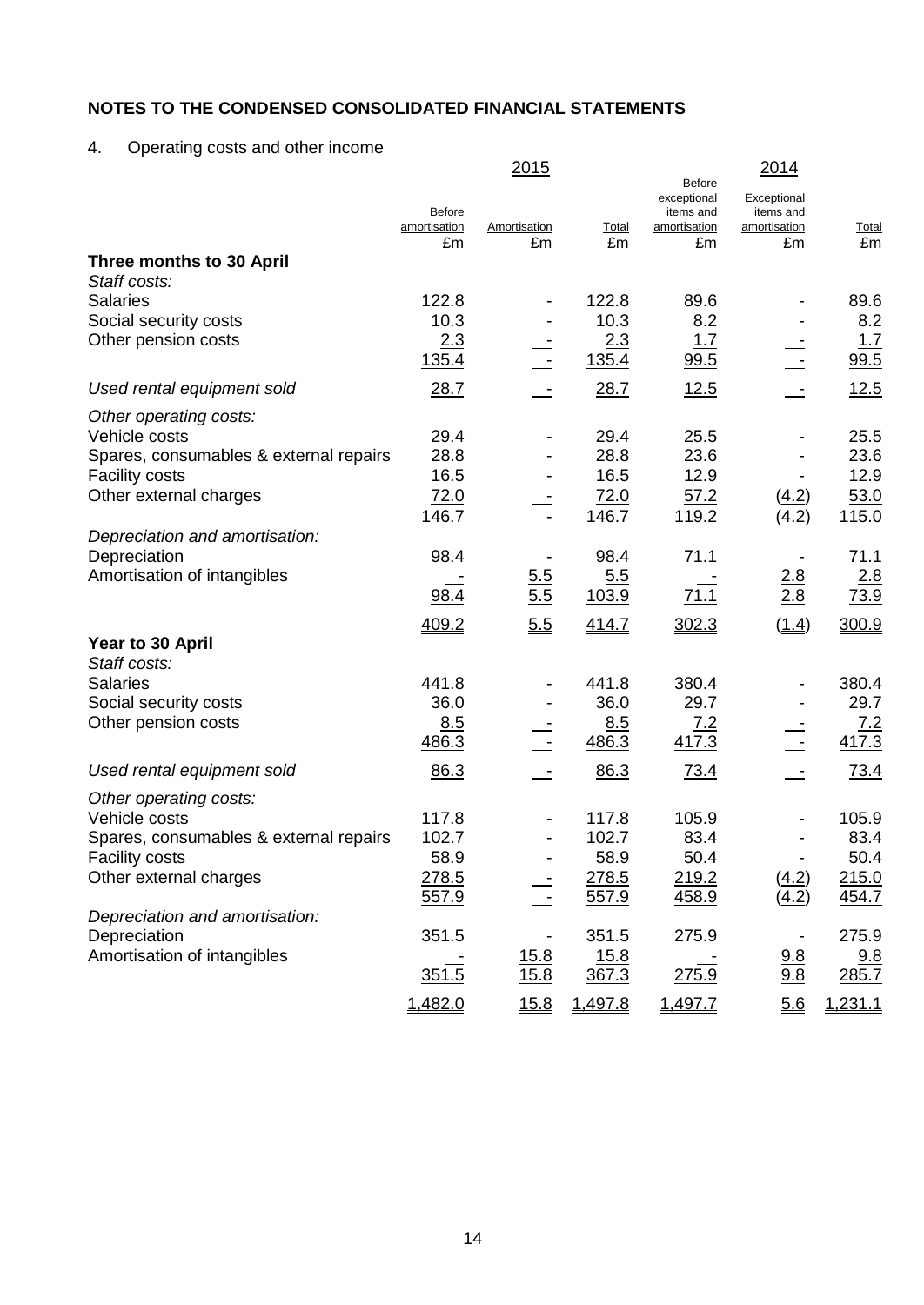#### 5. Exceptional items and amortisation

Exceptional items are those items of financial performance that are material and non-recurring in nature. Amortisation relates to the periodic write-off of intangible assets. The Group believes these items should be disclosed separately within the consolidated income statement to assist in the understanding of the financial performance of the Group. Underlying profit and earnings per share are stated before exceptional items and amortisation of intangibles.

|                                               | Three months to<br>30 April |              |              | Year to<br>30 April |  |
|-----------------------------------------------|-----------------------------|--------------|--------------|---------------------|--|
|                                               | 2015<br>£m                  | 2014<br>£m   | 2015<br>£m   | 2014<br>£m          |  |
| Release of contingent consideration provision |                             | (4.2)        | ۰            | (4.2)               |  |
| Amortisation of intangibles                   | <u>5.5</u>                  | 2.8          | <u>15.8</u>  | 9.8                 |  |
|                                               | 5.5                         | (1.4)        | 15.8         | 5.6                 |  |
| <b>Taxation</b>                               | <u>(1.8)</u>                | (1.0)        | (5.1)        | <u>(3.3)</u>        |  |
|                                               | <u>3.7</u>                  | <u>(2.4)</u> | <u> 10.7</u> | <u>2.3</u>          |  |

The £4m release of contingent consideration in the prior year relates to a provision for contingent consideration on the acquisition of Eve Trakway Limited which was payable, depending on increased earnings targets. £7m was provided in full on acquisition. The targets were achieved partially and the over-provision was released.

#### 6. Net financing costs

|                                                          | Three months to<br>30 April |             | Year to<br>30 April |                    |
|----------------------------------------------------------|-----------------------------|-------------|---------------------|--------------------|
|                                                          | 2015<br>£m                  | 2014<br>£m  | 2015<br>£m          | 2014<br>£m         |
| Investment income:                                       |                             |             |                     |                    |
| Net interest on the net defined benefit asset            |                             |             | (0.2)               |                    |
| Interest expense:                                        |                             |             |                     |                    |
| Bank interest payable                                    | 4.4                         | 3.8         | 17.5                | 18.4               |
| Interest payable on second priority senior secured notes | 14.1                        | 8.9         | 47.5                | 26.3               |
| Interest payable on finance leases                       |                             | 0.1         | 0.2                 | 0.2                |
| Non-cash unwind of discount on provisions                | 0.3                         | 0.1         | 0.8                 | 0.4                |
| Amortisation of deferred debt raising costs              | 0.5                         | 0.3         | <u>1.5</u>          |                    |
| Total interest expense                                   | 19.3                        | 13.2        | 67.5                | $\frac{1.8}{47.1}$ |
| Net financing costs                                      | <u>19.3</u>                 | <u>13.2</u> | 67.3                | <u>47.1</u>        |

7. Taxation

The tax charge for the period has been computed using an estimated effective rate for the year of 39% in North America (2014: 39%) and 21% in the UK (2014: 26%). The blended effective rate for the Group as a whole is 36% (2014: 36%).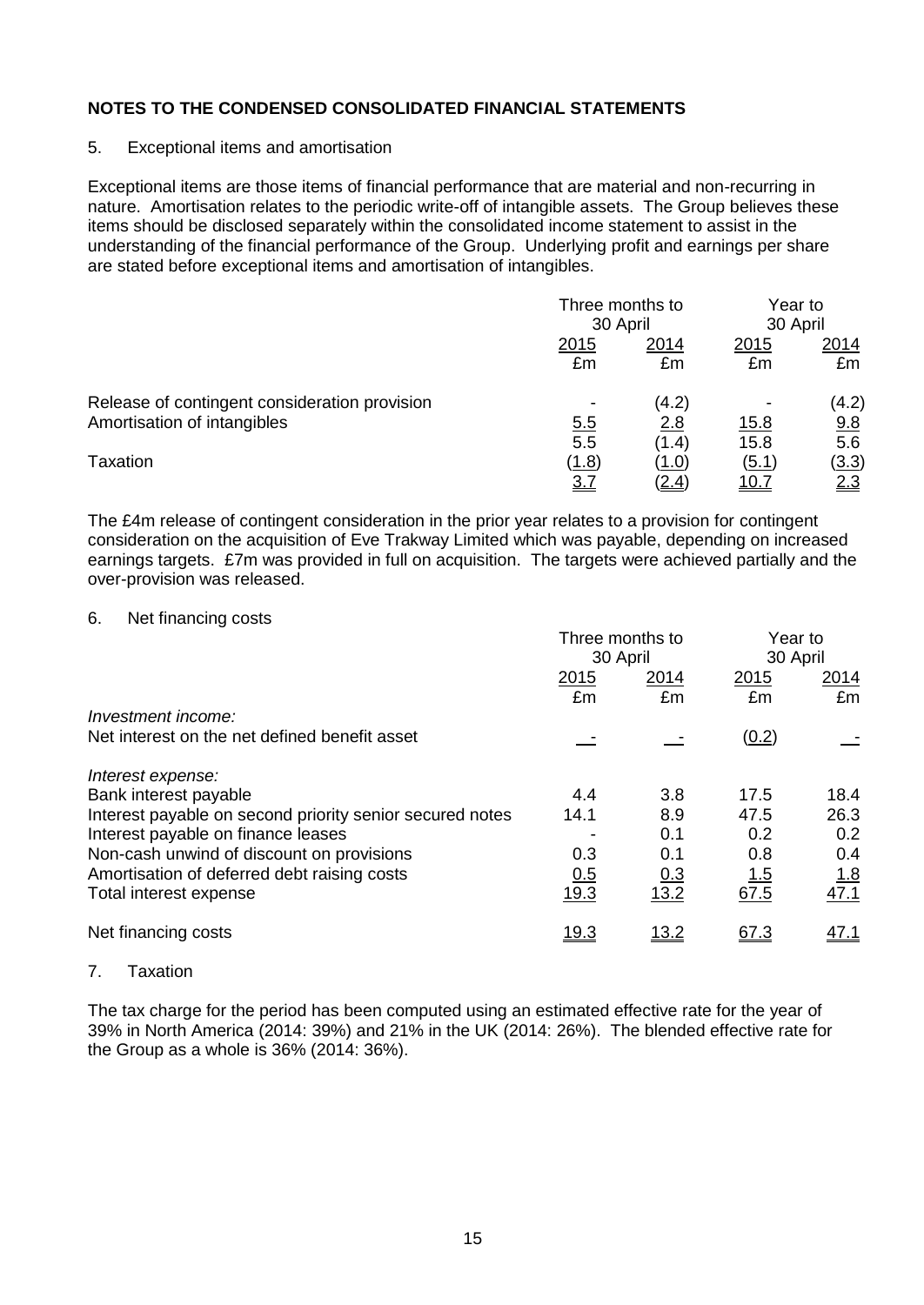#### 7. Taxation (continued)

The tax charge of £175.5m (2014: £128.6m) on the underlying pre-tax profit of £489.6m (2014: £362.1m) can be explained as follows:  $Y_{\text{c}}$  and  $\sim$  30 April

|                                                             | Year to 30 April |                       |  |
|-------------------------------------------------------------|------------------|-----------------------|--|
|                                                             | 2015<br>£m       | 2014<br>£m            |  |
| Current tax                                                 |                  |                       |  |
| - current tax on income for the period                      | 19.5             | 16.8                  |  |
| - adjustments to prior year                                 | (0.3)<br>19.2    | (7.7)<br>9.1          |  |
| Deferred tax                                                |                  |                       |  |
| - origination and reversal of temporary differences         | 156.3            | 117.2                 |  |
| - adjustments to prior year                                 |                  | 4.6                   |  |
| - adjustments due to change in UK and US corporate tax rate | 156.3            | (2.3)<br><u>119.5</u> |  |
| Tax on underlying activities                                | <u>175.5</u>     | <u>128.6</u>          |  |
| Comprising:                                                 |                  |                       |  |
| - UK                                                        | 17.3             | 13.3                  |  |
| - North America                                             | 158.2            | <u> 115.3</u>         |  |
|                                                             | <u> 175.5</u>    | 128.6                 |  |

In addition, the tax credit of £5.1m (2014: £3.3m) on exceptional items (including amortisation of intangibles) of £15.8m (2014: £5.6m) consists of a deferred tax credit of £1.0m relating to the UK (2014: £1.1m) and £4.1m (2014: £2.2m) relating to North America.

#### 8. Earnings per share

Basic and diluted earnings per share for the three and twelve months ended 30 April 2015 have been calculated based on the profit for the relevant period and the weighted average number of ordinary shares in issue during that period (excluding shares held by the Company and the ESOT over which dividends have been waived). Diluted earnings per share is computed using the result for the relevant period and the diluted number of shares (ignoring any potential issue of ordinary shares which would be anti-dilutive). These are calculated as follows:

|                                                               |                       | Three months to<br>30 April |                            | Year to<br>30 April   |  |
|---------------------------------------------------------------|-----------------------|-----------------------------|----------------------------|-----------------------|--|
|                                                               | 2015                  | 2014                        | 2015                       | 2014                  |  |
| Profit for the financial period (£m)                          | 67.5                  | <u>51.7</u>                 | 303.4                      | 231.2                 |  |
| Weighted average number of shares (m)<br>- basic<br>- diluted | <u>501.4</u><br>504.1 | 501.2<br>505.1              | 501.4<br>504.6             | <u>501.1</u><br>504.8 |  |
| Basic earnings per share<br>Diluted earnings per share        | 13.4p<br><u>13.4p</u> | 10.3p<br><u> 10.2p</u>      | 60.5p<br>60.1 <sub>p</sub> | <u>46.1p</u><br>45.8p |  |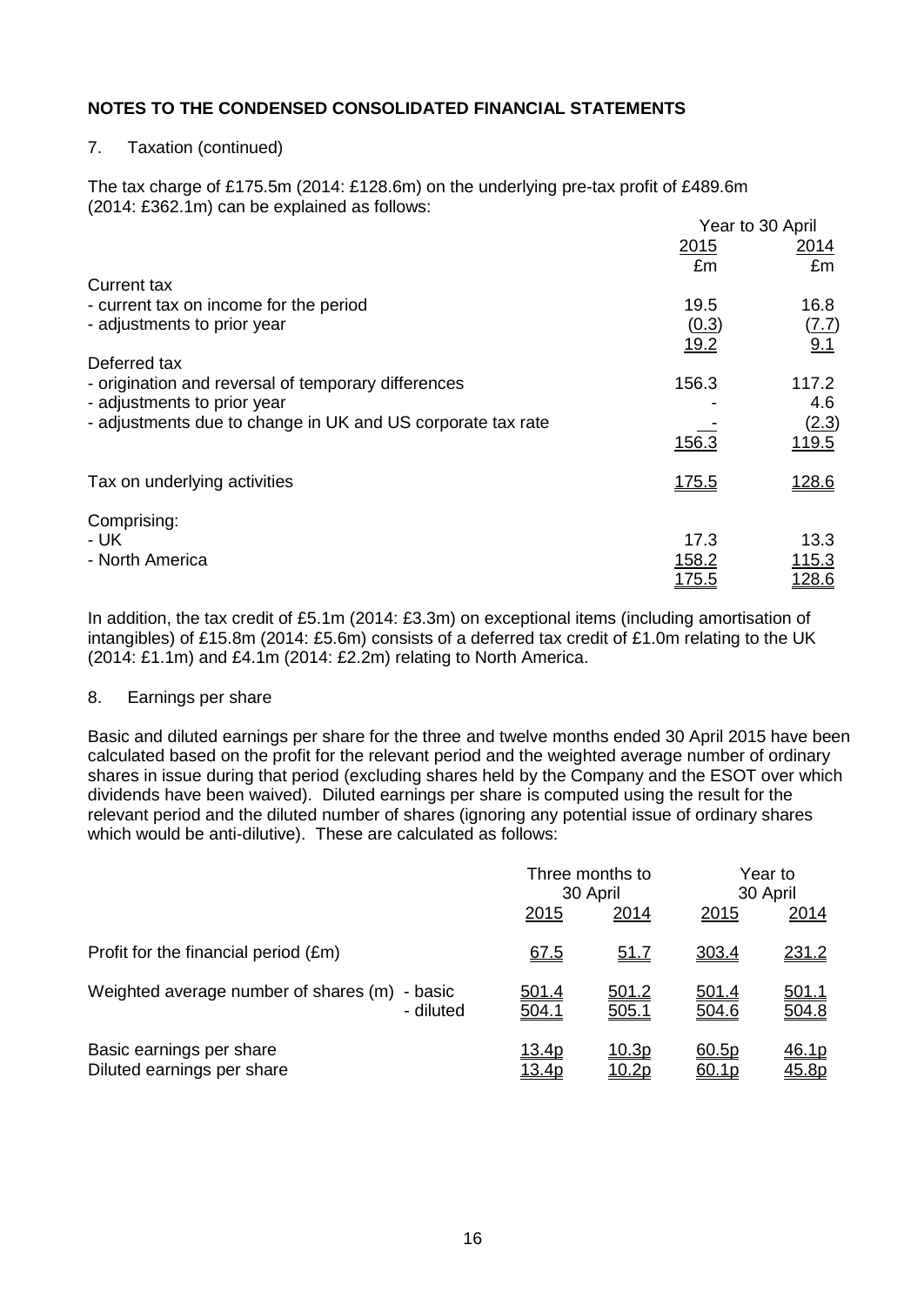## 8. Earnings per share (continued)

Underlying earnings per share (defined in any period as the earnings before exceptional items and amortisation of intangibles for that period divided by the weighted average number of shares in issue in that period) may be reconciled to the basic earnings per share as follows:

|                                                   | Three months to<br>30 April |                   | Year to<br>30 April |                  |
|---------------------------------------------------|-----------------------------|-------------------|---------------------|------------------|
|                                                   | 2015                        | <u> 2014</u>      | 2015                | 2014             |
| Basic earnings per share                          | 13.4p                       | 10.3 <sub>p</sub> | 60.5p               | 46.1p            |
| Exceptional items and amortisation of intangibles | 1.1 <sub>p</sub>            | (0.3p)            | 3.1 <sub>p</sub>    | 1.1 <sub>p</sub> |
| Tax on exceptional items and amortisation         | (0.3p)                      | (0.2p)            | (1.0p)              | (0.6p)           |
| Underlying earnings per share                     | <u> 14.2p</u>               | 9.8 <sub>p</sub>  | 62.6p               | <u>46.6p</u>     |

#### 9. Dividends

During the year, a final dividend in respect of the year ended 30 April 2014 of 9.25p (2013: 6.0p) per share and an interim dividend for the year ended 30 April 2015 of 3.0p (2014: 2.25p) per share were paid to shareholders costing £61.4m (2014: £41.3m).

#### 10. Property, plant and equipment

|                                                       | 2015           |                |                | 2014           |  |
|-------------------------------------------------------|----------------|----------------|----------------|----------------|--|
|                                                       | Rental         |                | Rental         |                |  |
|                                                       | equipment      | <u>Total</u>   | equipment      | <u>Total</u>   |  |
| Net book value                                        | £m             | £m             | £m             | £m             |  |
| At 1 May                                              | 1,716.3        | 1,929.1        | 1,407.8        | 1,584.6        |  |
| Exchange differences                                  | 137.6          | 153.2          | (85.9)         | (95.2)         |  |
| <b>Reclassifications</b>                              | (0.9)          |                | (0.7)          |                |  |
| <b>Additions</b>                                      | 979.1          | 1,063.1        | 657.0          | 740.6          |  |
| Acquisitions                                          | 97.4           | 108.9          | 50.3           | 52.7           |  |
| <b>Disposals</b>                                      | (85.8)         | (91.7)         | (68.8)         | (77.7)         |  |
| Depreciation                                          | <u>(309.5)</u> | (351.5)        | (243.4)        | (275.9)        |  |
| At 30 April                                           | <u>2,534.2</u> | <u>2,811.1</u> | <u>1,716.3</u> | <u>1,929.1</u> |  |
| <b>Borrowings</b><br>11.                              |                |                |                |                |  |
|                                                       |                |                | 30 April       | 30 April       |  |
|                                                       |                |                | 2015           | <u> 2014 </u>  |  |
|                                                       |                |                | £m             | £m             |  |
| <b>Current</b>                                        |                |                |                |                |  |
| Finance lease obligations                             |                |                | <u>2.0</u>     | <u>2.2</u>     |  |
| <b>Non-current</b>                                    |                |                |                |                |  |
| First priority senior secured bank debt               |                |                | 782.7          | 609.5          |  |
| Finance lease obligations                             |                |                | 3.3            | 2.4            |  |
| 6.5% second priority senior secured notes, due 2022   |                |                | 589.8          | 537.3          |  |
| 5.625% second priority senior secured notes, due 2024 |                |                | 319.8          |                |  |
|                                                       |                |                | <u>1,695.6</u> | 1,149.2        |  |

The senior secured bank debt and the senior secured notes are secured by way of, respectively, first and second priority fixed and floating charges over substantially all the Group's property, plant and equipment, inventory and trade receivables.

Under the terms of our asset-based senior bank facility, \$2.0bn is committed until August 2018. The \$900m 6.5% senior secured notes mature in July 2022, whilst the \$500m 5.625% senior secured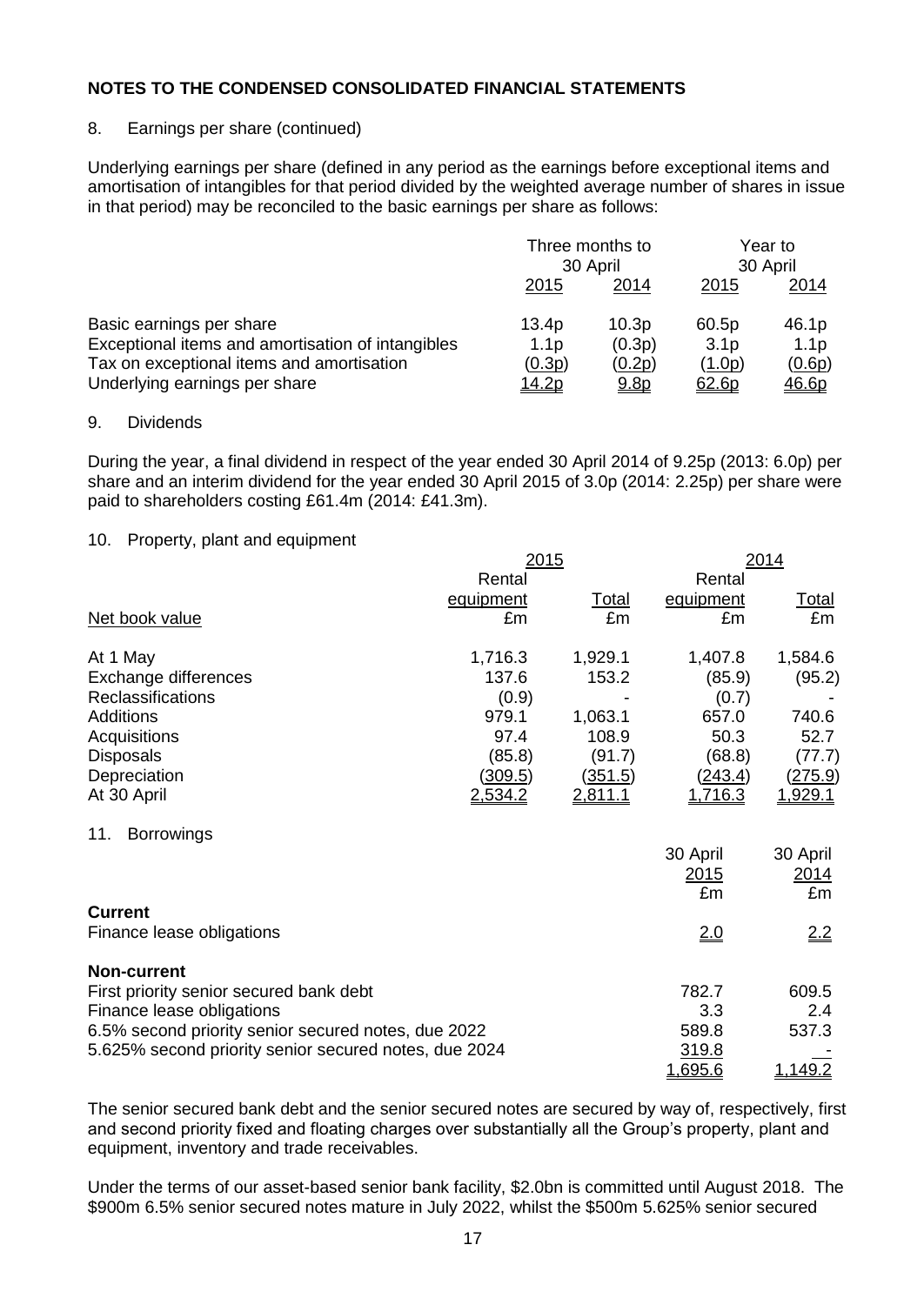## 11. Borrowings (continued)

notes mature in October 2024. Our debt facilities therefore remain committed for the long term, with an average of six years remaining. The weighted average interest cost of these facilities (including non-cash amortisation of deferred debt raising costs) is approximately 5%. The terms of the \$900m senior secured notes and the \$500m senior secured notes are such that financial performance covenants are only measured at the time new debt is raised.

There are two financial performance covenants under the first priority senior bank facility:

- funded debt to LTM (last twelve months) EBITDA before exceptional items not to exceed 4.0 times; and
- a fixed charge ratio (comprising LTM EBITDA before exceptional items less LTM net capital expenditure paid in cash over the sum of scheduled debt repayments plus cash interest, cash tax payments and dividends paid in the last twelve months) which must be equal to or greater than 1.0 times.

These covenants do not apply when excess availability (the difference between the lower of the facility size and the borrowing base and facility utilisation) exceeds \$200m. At 30 April 2015, excess availability under the bank facility was \$756m (\$916m at 30 April 2014), with an additional \$1,741m of suppressed availability, meaning that covenants were not measured at 30 April 2015 and are unlikely to be measured in forthcoming quarters.

As a matter of good practice, we calculate the covenant ratios each quarter. At 30 April 2015, as a result of the significant investment in our rental fleet, the fixed charge ratio, as expected, did not meet the covenant requirement whilst the leverage ratio did so comfortably. The fact the fixed charge ratio is currently below 1.0 times does not cause concern given the strong availability and management's ability to flex capital expenditure downwards at short notice.

#### Fair value of financial instruments

At 30 April 2015, the Group had no derivative financial instruments.

With the exception of the Group's second priority senior secured notes, the carrying value of nonderivative financial assets and liabilities is considered to materially equate to their fair value.

The carrying value of the second priority senior secured notes due 2022, excluding deferred debt raising costs, was £599m at 30 April 2015 (£547m at 30 April 2014), while the fair value was £646m (£593m at 30 April 2014). The carrying value of the second priority senior secured notes due 2024, excluding deferred debt raising costs, was £325m at 30 April 2015 (£nil at 30 April 2014) while the fair value was £342m (£nil at 30 April 2014). The fair value of the second priority senior secured notes has been calculated using the quoted market prices at 30 April 2015.

#### 12. Share capital

Ordinary shares of 10p each:

|                                    | <u>2015</u><br><b>Number</b> | <u> 2014</u><br>Number | 2015<br>£m  | 2014<br>£m  |
|------------------------------------|------------------------------|------------------------|-------------|-------------|
| Authorised                         | 900,000,000                  | 900,000,000            | <u>90.0</u> | <u>90.0</u> |
| Allotted, called up and fully paid | 553,325,554                  | 553,325,554            | <u>55.3</u> | <u>55.3</u> |

At 30 April 2015, 50m (2014: 50m) shares were held by the Company and a further 1.9m (2014: 2.1m) shares were held by the Company's Employee Share Ownership Trust.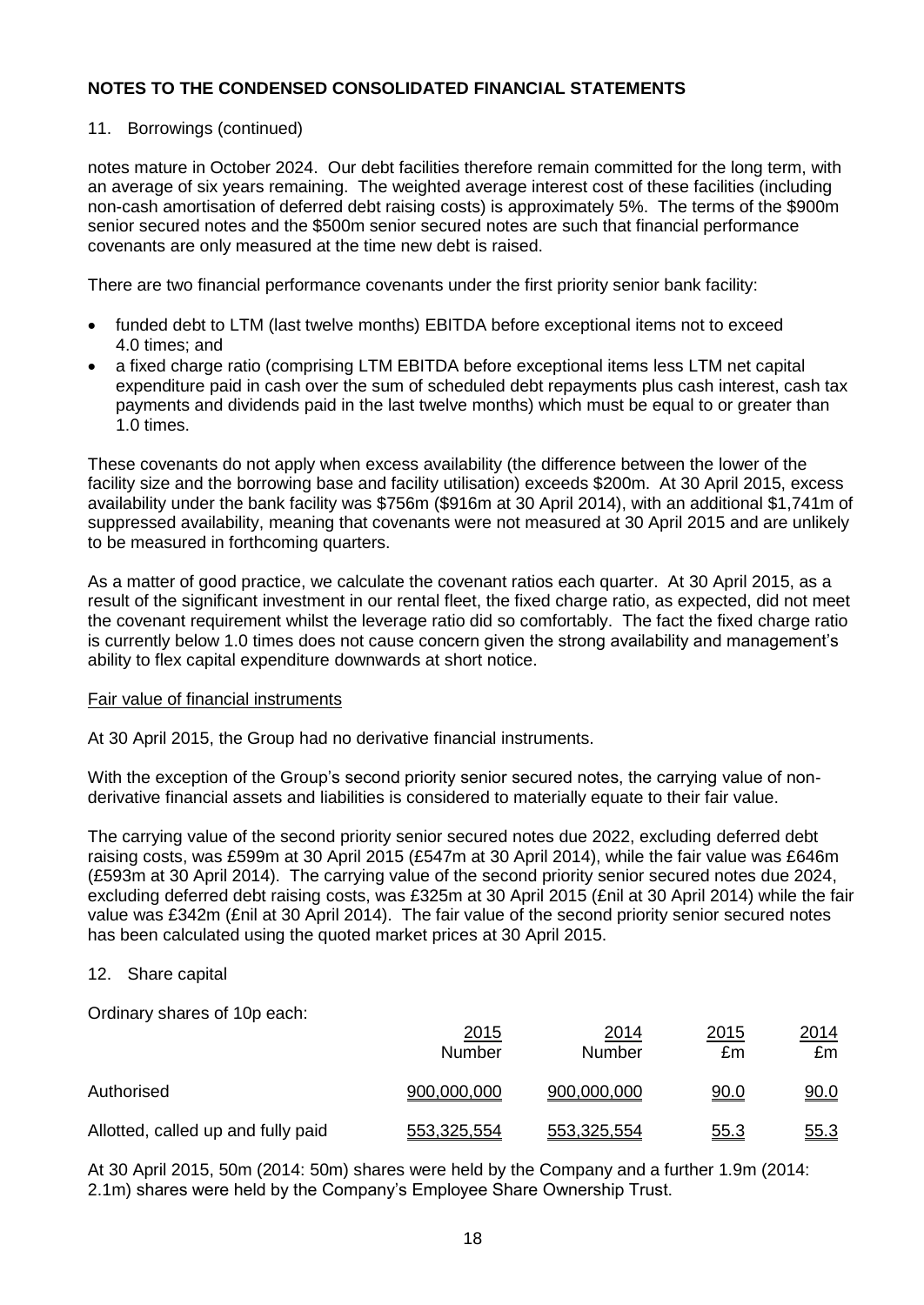#### 13. Notes to the cash flow statement

|                                                            | Year to 30 April |              |
|------------------------------------------------------------|------------------|--------------|
|                                                            | 2015             | <u> 2014</u> |
|                                                            | £m               | £m           |
| Cash flow from operating activities<br>a)                  |                  |              |
| Operating profit before exceptional items and amortisation | 556.9            | 409.2        |
| Depreciation                                               | 351.5            | 275.9        |
| EBITDA before exceptional items                            | 908.4            | 685.1        |
| Profit on disposal of rental equipment                     | (26.8)           | (17.9)       |
| Profit on disposal of other property, plant and equipment  | (1.2)            | (2.8)        |
| Increase in inventories                                    | (2.0)            | (2.7)        |
| Increase in trade and other receivables                    | (58.5)           | (46.3)       |
| Increase in trade and other payables                       | 17.7             | 26.7         |
| Exchange differences                                       | (0.2)            |              |
| Other non-cash movements                                   | 4.0              | 3.4          |
| Cash generated from operations before exceptional items    |                  |              |
| and changes in rental equipment                            |                  | <u>645.5</u> |

#### b) Analysis of net debt

Net debt consists of total borrowings less cash and cash equivalents. Borrowings exclude accrued interest. Foreign currency denominated balances are retranslated to pounds sterling at rates of exchange ruling at the balance sheet date.

|                          | 1 May<br>2014<br>£m | Exchange<br>movement<br>£m | Cash<br>flow<br>£m | Non-cash<br>movements<br>£m | 30 April<br>2015<br>£m |
|--------------------------|---------------------|----------------------------|--------------------|-----------------------------|------------------------|
| Cash                     | (2.8)               | (0.1)                      | (7.6)              |                             | (10.5)                 |
| Debt due within one year | 2.2                 |                            | (2.3)              | 2.1                         | 2.0                    |
| Debt due after one year  | 1,149.2             | 121.9                      | <u>421.5</u>       | 3.0                         | 1,695.6                |
| Total net debt           | 1,148.6             | <u> 121.8</u>              | 411.6              | <u>5.1</u>                  | <u>1.687.1</u>         |

Details of the Group's cash and debt are given in the Review of Fourth Quarter, Balance Sheet and Cash Flow accompanying these condensed consolidated financial statements.

#### c) Acquisitions

|                                                     | Year to 30 April |               |  |
|-----------------------------------------------------|------------------|---------------|--|
|                                                     | 2015             | 2014          |  |
|                                                     | £m               | £m            |  |
| Cash consideration paid                             |                  |               |  |
| - acquisitions in the period (net of cash acquired) | 236.0            | 103.3         |  |
| - contingent consideration                          | <u>5.5</u>       |               |  |
|                                                     | <u>241.5</u>     | <u> 103.3</u> |  |

During the year, 21 acquisitions were made for a total cash consideration of £236m (2014: £103m), after taking account of net cash acquired of £0.8m. Further details are provided in note 14.

Payments for contingent consideration on prior year acquisitions were also made of £5m (2014: £nil).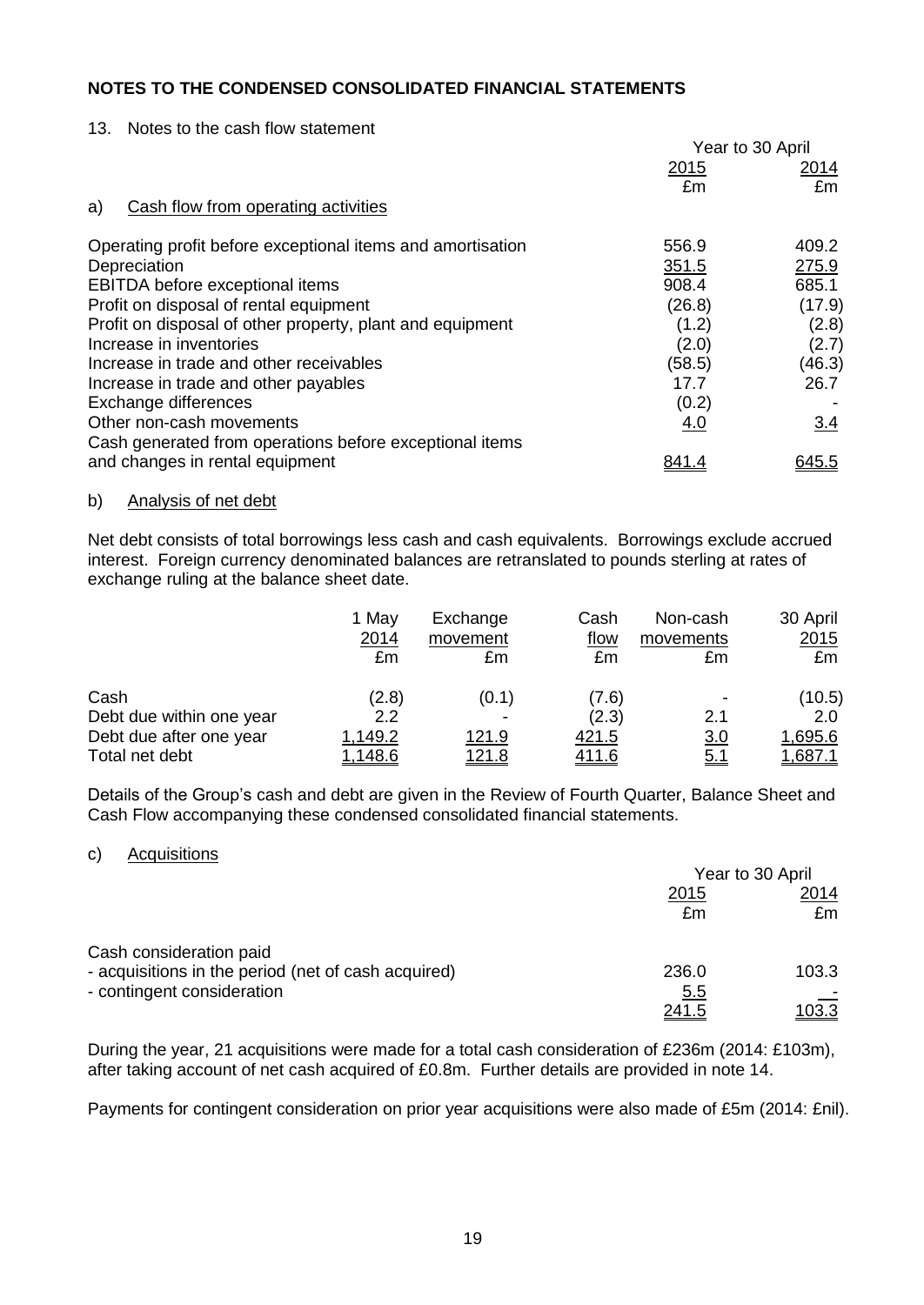#### 14. Acquisitions

During the year, the following acquisitions were completed:

- i) On 1 May 2014, Sunbelt acquired the entire issued share capital of Metrolift, Inc. ('Metrolift') for a cash consideration of £25m (\$42m). Metrolift is a Chicago-based aerial work platform rental business.
- ii) On 19 May 2014, Sunbelt acquired the business and assets of Northeast Equipment and Supply LLC, trading as Superior Heating Solutions ('Superior'), for a cash consideration of £2m (\$4m). Superior is a Pennsylvania-based heating rental business.
- iii) On 29 May 2014, Sunbelt acquired the business and assets of Nashville High Lift, LLC ('NHL') and Contractors Equipment, LLC ('CE') for an aggregate cash consideration of £5m (\$8m). Contingent consideration of up to £0.3m (\$0.5m) is payable over the next two years, depending on revenue meeting or exceeding certain thresholds. The business consisted of aerial work platform and general equipment locations in Tennessee.
- iv) On 1 August 2014, Sunbelt acquired the business and assets of Hebbronville Lone Star Rentals, LLC ('Lone Star') for an initial cash consideration of £21m (\$36m) with contingent consideration of up to £10m (\$16m), payable over the next three years, depending on revenue meeting or exceeding certain thresholds. Lone Star is a Texas-based energy-related rental and service company.
- v) On 1 September 2014, A-Plant acquired the business and assets of East Coast Construction Services (Hire) Limited ('ECCS') for a cash consideration of £0.7m. ECCS is a fusion and associated equipment rental and service company.
- vi) On 5 September 2014, Sunbelt acquired the business and assets of ECM Energy Services, Inc. ('ECM') for a cash consideration of £19m (\$31m). ECM is an energy-related equipment rental business.
- vii) On 26 September 2014, Sunbelt acquired the business and assets of Ventura Rental, Inc. and Renegade Rental Center, Inc. (together 'Ventura') for a cash consideration of £13m (\$21m). Ventura is a California-based general equipment business.
- viii) On 2 October 2014, A-Plant acquired the business and assets in Scotland of Hy-Ram Engineering Company Limited ('Hy-Ram') for a cash consideration of £0.1m.
- ix) On 16 October 2014, Sunbelt acquired the business and assets of Atlas Sales and Rentals, Inc. ('Atlas') for a cash consideration of £21m (\$33m). Atlas specialises in permanent and temporary cooling and heating solutions and operates across the US.
- x) On 16 October 2014, Sunbelt acquired the business and assets of Gustafson Enterprises, Inc., trading as General Rental Center, for a cash consideration of £0.1m (\$0.2m). General Rental Center is a general equipment business in Florida.
- xi) On 3 November 2014, we acquired the entire issued share capital of GWG Rentals, Ltd ('GWG') for an initial cash consideration of £16m (C\$29m) with contingent consideration of up to £4m (C\$7m) payable over the next three years depending on profitability meeting or exceeding certain thresholds. GWG is a six location equipment rental business based in Canada. GWG now constitutes Sunbelt Rentals of Canada Inc..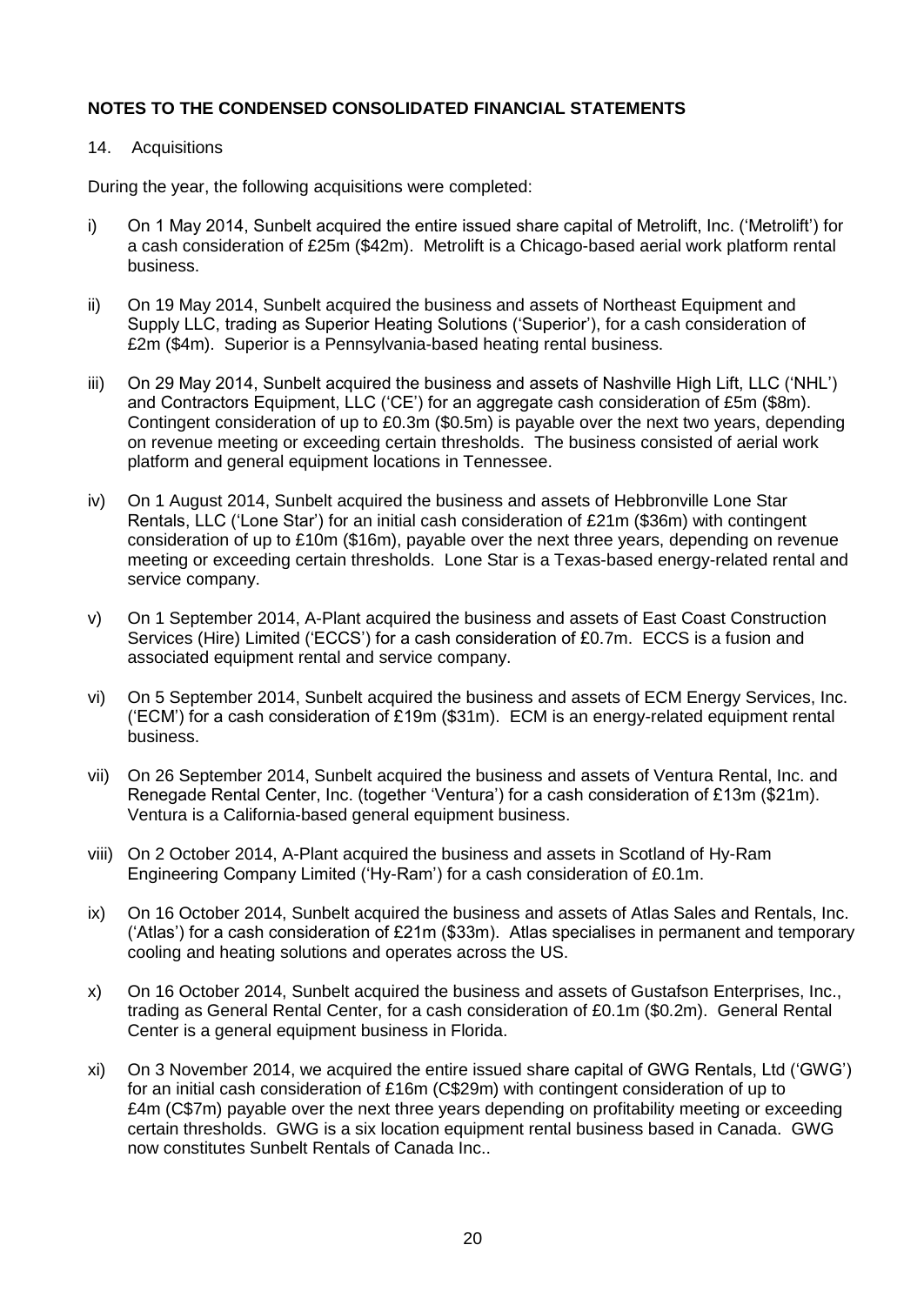## 14. Acquisitions (continued)

- xii) On 10 November 2014, Sunbelt acquired the business and assets of Select Equipment, Inc. and High Lakes Leasing, LLC (together 'Select') for a cash consideration of £9m (\$14m). Select is based in Utah providing rental equipment to the oil and gas industry.
- xiii) On 2 December 2014, A-Plant acquired the business and assets of Balfour Beatty Engineering Services Limited for a cash consideration of £0.5m.
- xiv) On 15 December 2014, A-Plant acquired the entire issued share capital of Event Infrastructure and Branding Limited ('EIB') for a cash consideration of £2m. EIB provides fencing and barrier solutions to the sporting and events sector.
- xv) On 2 January 2015, Sunbelt acquired the business and assets of DAB, Inc. and NCS Transportation, Inc. (together 'NCS') for a cash consideration of £28m (\$43m). NCS is a general equipment business located in Nebraska.
- xvi) On 2 February 2015, Sunbelt acquired the business and assets of Theros Equipment, Inc. ('Theros') for a cash consideration of £30m (\$45m). Theros is a general equipment business based in Virginia.
- xvii) On 6 February 2015, Sunbelt acquired the business and assets of Texas Gulf Rentals and Texas Gulf Refrigeration LP (together 'TGR') for a cash consideration of £31m (\$48m), with contingent consideration of up to £7m (\$10m), payable over the next three years, depending on revenue meeting or exceeding certain thresholds. The business is a power and industrial climate control equipment rental business based in Texas.
- xviii) On 9 March 2015, Sunbelt acquired the business and assets of Rentalex of Michigan, Inc. ('Rentalex') for an initial cash consideration of £3m (\$4m), with contingent consideration of £0.3m (\$0.5m), payable over the next year, depending on profitability meeting or exceeding certain thresholds. Rentalex is a general equipment business in Michigan.
- xix) On 10 March 2015, A-Plant acquired the entire issued share capital of Temporary Road and Access Company Limited ('TRAC') for a cash consideration of £3m. TRAC supplies temporary roadways and portable paths.
- xx) On 16 March 2015, Sunbelt acquired the business and assets of Wilson Rental Center, Inc. ('Wilson') for a cash consideration of £3m (\$5m). Wilson is a general equipment business in Corning, New York.
- xxi) On 27 April 2015, Sunbelt acquired the business and assets of Signature Systems Group, LLC ('Signature') for a cash consideration of £2m (\$3m). Signature is a modular flooring rental business.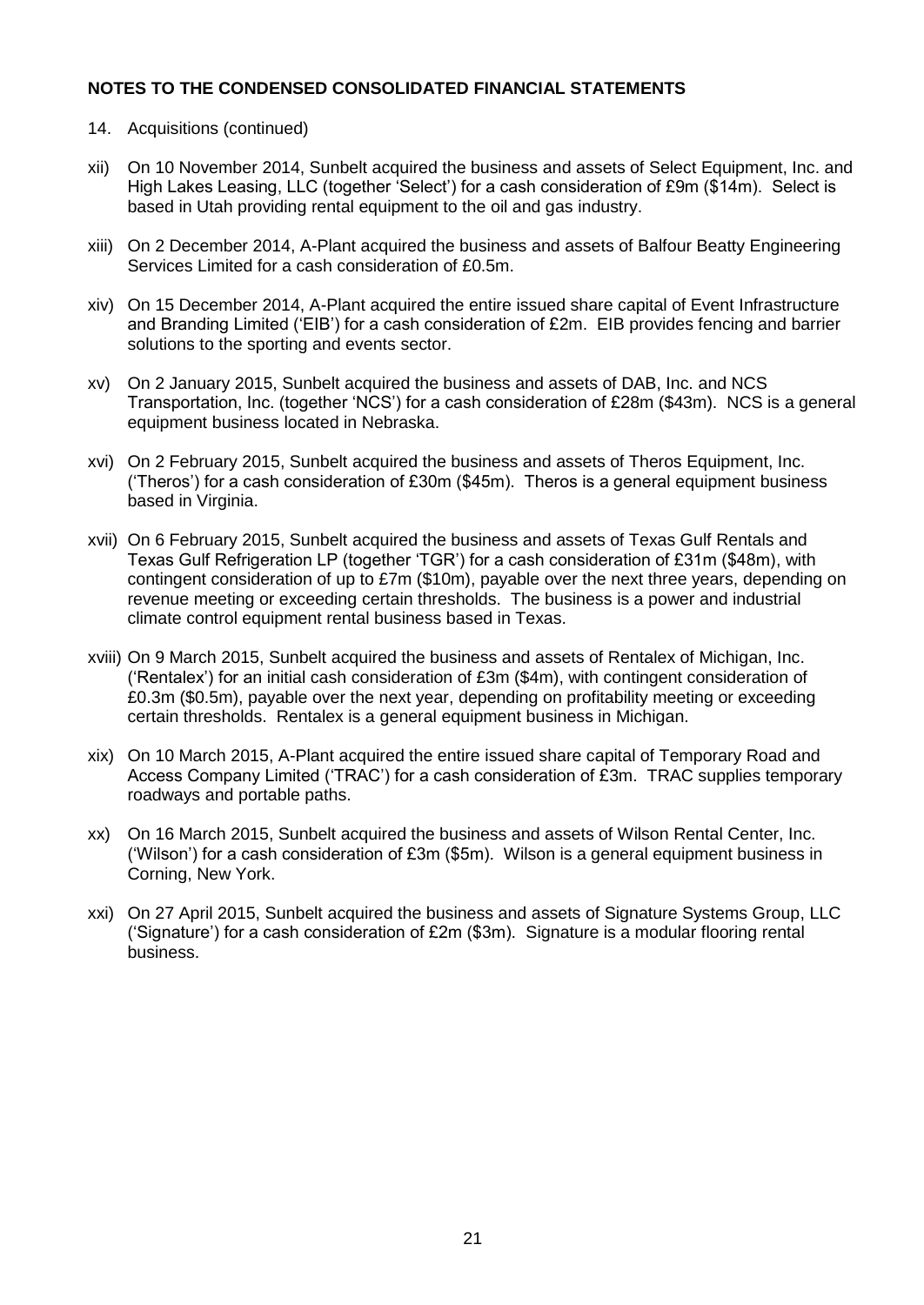#### 14. Acquisitions (continued)

The following table sets out the book values of the identifiable assets and liabilities acquired and their fair value to the Group. The fair values have been determined provisionally at the balance sheet date.

|                                                       | Acquirees' | Fair value  |
|-------------------------------------------------------|------------|-------------|
|                                                       | book value | to Group    |
|                                                       | £m         | £m          |
| Net assets acquired                                   |            |             |
| Trade and other receivables                           | 21.1       | 21.1        |
| Inventory                                             | 1.6        | 1.6         |
| Property, plant and equipment                         |            |             |
| - rental equipment                                    | 90.5       | 97.4        |
| - other assets                                        | 11.4       | 11.5        |
| Creditors                                             | (2.1)      | (2.1)       |
| Current tax                                           | (0.7)      | (0.7)       |
| Deferred tax                                          | (0.5)      | (10.0)      |
| Intangible assets (non-compete                        |            |             |
| agreements and customer relationships)                |            | <u>59.1</u> |
|                                                       |            | 177.9       |
| Consideration:                                        |            |             |
| - cash paid and due to be paid (net of cash acquired) |            | 236.2       |
| - contingent consideration payable in cash            |            | 18.4        |
|                                                       |            | 254.6       |
| Goodwill                                              |            | <u>76.7</u> |

The goodwill arising can be attributed to the key management personnel and workforce of the acquired businesses and to the synergies and other benefits the Group expects to derive from the acquisitions. The synergies and other benefits include elimination of duplicate costs, improving utilisation of the acquired rental fleet, using the Group's financial strength to invest in the acquired business and drive improved returns through a semi-fixed cost base and the application of the Group's proprietary software to optimise revenue opportunities. £59m of the goodwill is expected to be deductible for income tax purposes.

The gross value and fair value of trade receivables at acquisition was £21m.

Due to the operational integration of the acquired businesses with Sunbelt and A-Plant since acquisition, in particular the merger of some stores, the movement of rental equipment between stores and investment in the rental fleet, it is not practical to report the revenue and profit of the acquired businesses post acquisition. On an annual basis they generate approximately £120m of revenue.

The revenue and operating profit of these acquisitions from 1 May 2014 to their date of acquisition was not material.

#### 15. Contingent liabilities

The Group is subject to periodic legal claims in the ordinary course of its business, none of which is expected to have a material impact on the Group's financial position.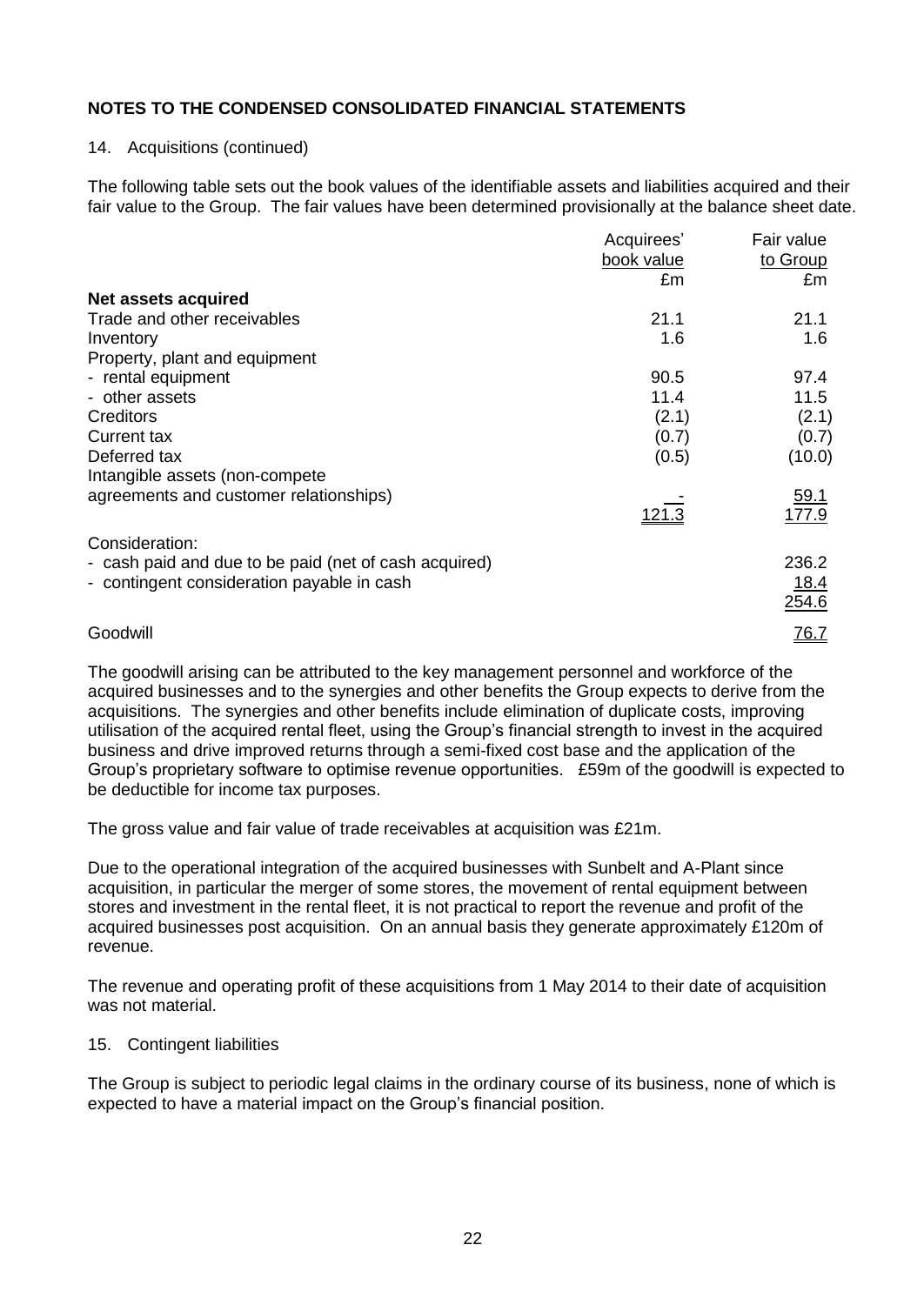16. Events after the balance sheet date

Since the balance sheet date, the Group has completed one acquisition as follows:

i) On 29 May 2015, Sunbelt acquired the business and assets of C. Rowland Enterprises, Inc., trading as Air Systems Sales & Rentals, Inc. ('Air Systems'), for an initial cash consideration of £1m (\$2m), with contingent consideration of up to £0.5m (\$0.8m), payable over the next year, depending on revenue meeting or exceeding certain thresholds. Air Systems is a climate control business in Oregon.

The initial accounting for this acquisition is incomplete. Had the acquisition taken place on 1 May 2014, its contribution to revenue and operating profit would not have been material.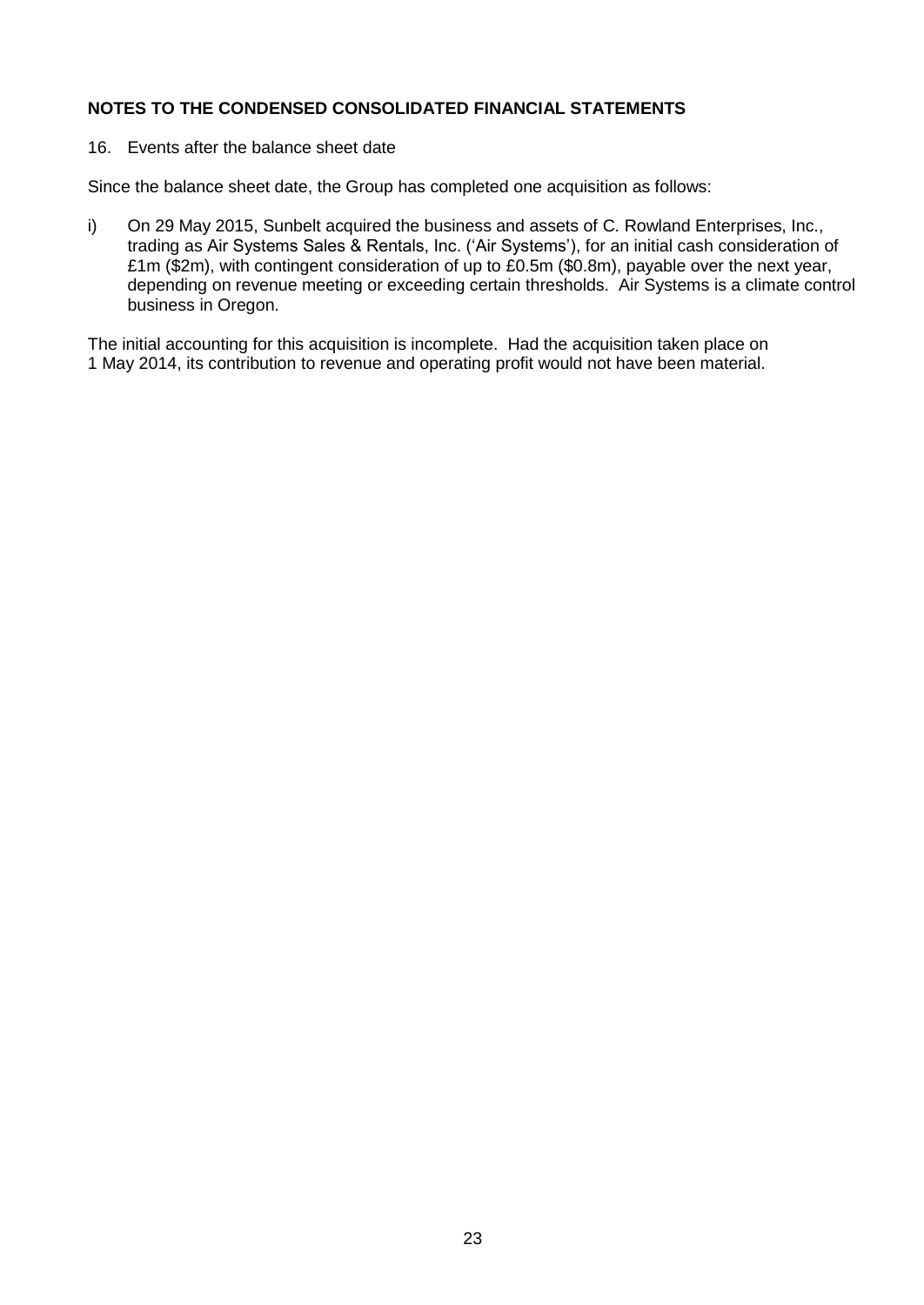# **REVIEW OF FOURTH QUARTER, BALANCE SHEET AND CASH FLOW**

## **Fourth quarter**

|                                                                                                                                               |               | Revenue       |                         | <b>EBITDA</b>           |                                                   | Operating profit                                      |  |
|-----------------------------------------------------------------------------------------------------------------------------------------------|---------------|---------------|-------------------------|-------------------------|---------------------------------------------------|-------------------------------------------------------|--|
|                                                                                                                                               | 2015          | 2014          | 2015                    | 2014                    | 2015                                              | 2014                                                  |  |
| Sunbelt in \$m                                                                                                                                | 694.8         | 530.4         | 309.9                   | 232.4                   | <u>185.7</u>                                      | <u>136.9</u>                                          |  |
| Sunbelt in £m<br>A-Plant<br>Group central costs                                                                                               | 458.1<br>80.6 | 318.0<br>66.9 | 205.1<br>25.4<br>(2.6)  | 139.1<br>17.5<br>(2.9)  | 123.5<br>8.6<br>(2.6)                             | 81.7<br>3.8<br>(2.9)                                  |  |
| Net financing costs<br>Profit before exceptionals, amortisation and tax<br><b>Exceptional items</b><br>Amortisation<br>Profit before taxation | 538.7         | 384.9         | 227.9                   | 153.7                   | 129.5<br>(19.3)<br>110.2<br>(5.5)<br><u>104.7</u> | 82.6<br>(13.2)<br>69.4<br>4.2<br>(2.8)<br><u>70.8</u> |  |
| <b>Margins</b><br><b>Sunbelt</b><br>A-Plant<br>Group                                                                                          |               |               | 44.6%<br>31.4%<br>42.3% | 43.8%<br>26.2%<br>39.9% | 26.7%<br>10.6%<br>24.0%                           | 25.8%<br>5.7%<br>21.4%                                |  |

Group revenue increased 40% to £539m in the fourth quarter (2014: £385m) with strong growth in both businesses. This revenue growth, combined with ongoing operational efficiency, generated underlying profit before tax of £110m (2014: £69m).

As for the year, the Group's growth was driven by strong same store growth supplemented by greenfield openings and bolt-on acquisitions. Sunbelt's revenue growth for the quarter can be analysed as follows:  $\mathbf{r}$ 

|                                                |     | <u> דוות</u> |
|------------------------------------------------|-----|--------------|
| 2014 rental only revenue                       |     | 378          |
| Same stores (in existence at 1 February 2014)  | 16% | 60           |
| Bolt-ons and greenfields since 1 February 2014 | 11% | <u>41</u>    |
| 2015 rental only revenue                       | 27% | 479          |
| Ancillary revenue                              | 21% | <u> 134</u>  |
| 2015 rental revenue                            | 25% | 613          |
| Sales revenue                                  |     | 82           |
| 2015 total revenue                             |     |              |

Our same-store growth of 16% is double that of the rental market as we continue to take market share. In addition, bolt-ons and greenfields have contributed a further 11% growth as we execute our long-term structural growth strategy of expanding our geographic footprint and our specialty businesses. Total rental only revenue growth of 27% consists of a 26% increase in fleet on rent and a net 1% improvement in yield.

A-Plant continues to perform well and delivered rental only revenue up 24% at £61m (2014: £49m) in the quarter. This consisted of 15% more fleet on rent and a 6% improvement in yield. Total rental revenue increased 19% to £74m (2014: £62m).

Group operating profit increased 57% to £130m (2014: £83m). Net financing costs increased to £19m (2014: £13m) reflecting the higher level of debt in the period and a higher proportion of longer term fixed rate debt. As a result, Group profit before amortisation and taxation was £110m (2014: £69m). After £5m of intangible amortisation, the statutory profit before taxation was £105m (2014: £71m).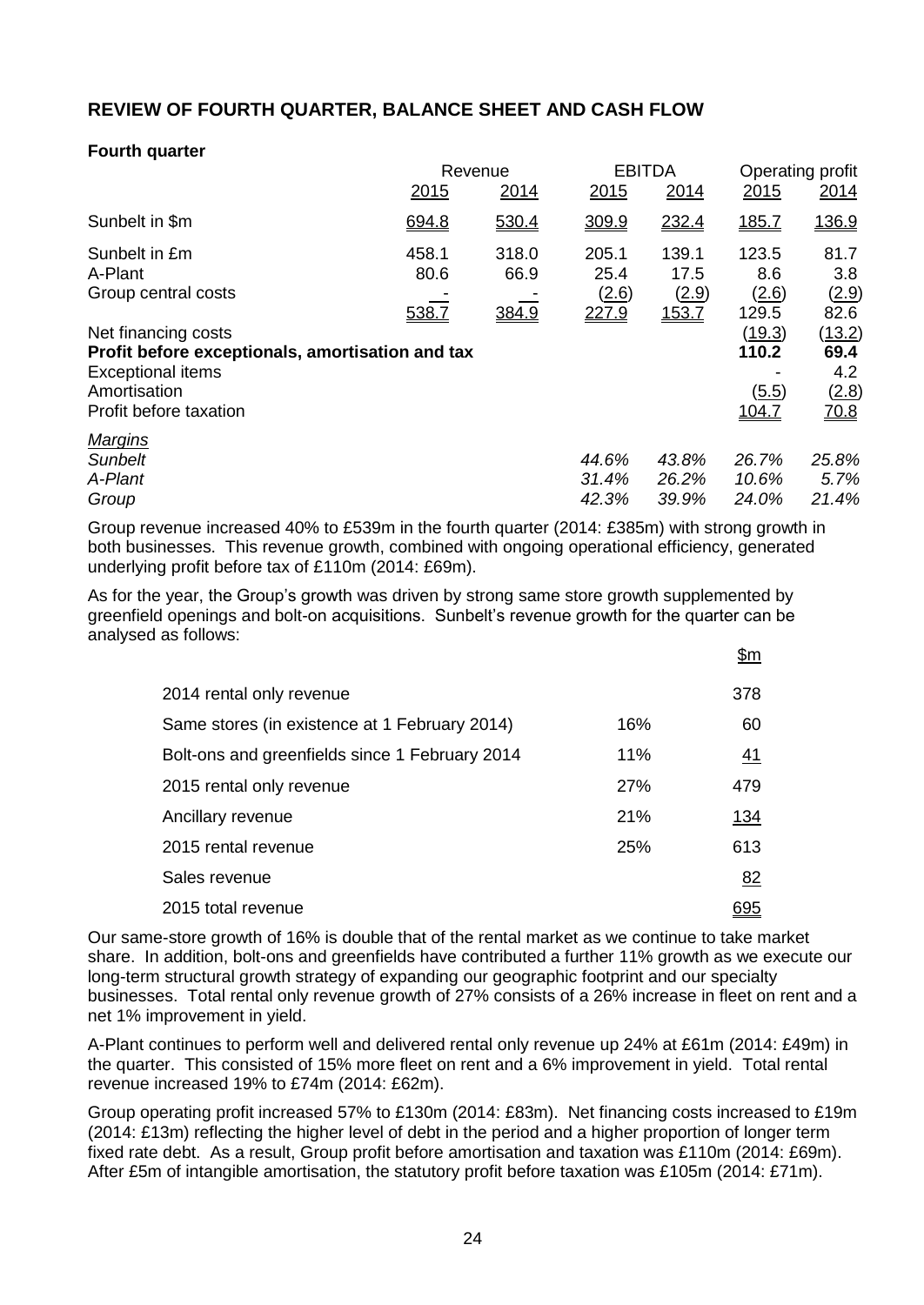## **Balance sheet**

## Fixed assets

Capital expenditure in the year totalled £1,063m (2014: £741m) with £979m invested in the rental fleet (2014: £657m). Expenditure on rental equipment was 92% of total capital expenditure with the balance relating to the delivery vehicle fleet, property improvements and IT equipment. Capital expenditure by division was:

|                                                         |               | 2015           |                | <u> 2014</u>  |
|---------------------------------------------------------|---------------|----------------|----------------|---------------|
|                                                         | Replacement   | Growth         | <u>Total</u>   | <b>Total</b>  |
| Sunbelt in \$m                                          | 394.7         | 873.7          | 1,268.4        | 963.4         |
| Sunbelt in £m<br>A-Plant                                | 256.9<br>46.2 | 568.4<br>107.6 | 825.3<br>153.8 | 570.5<br>86.5 |
| Total rental equipment                                  | 303.1         | 676.0          | 979.1          | 657.0         |
| Delivery vehicles, property improvements & IT equipment |               |                | 84.0           | 83.6          |
| <b>Total additions</b>                                  |               |                | 1.063.1        | <u>740.6</u>  |

In a strong US rental market, \$874m of rental equipment capital expenditure was spent on growth while \$395m was invested in replacement of existing fleet. The growth proportion is estimated on the basis of the assumption that replacement capital expenditure in any period is equal to the original cost of equipment sold.

The average age of the Group's serialised rental equipment, which constitutes the substantial majority of our fleet, at 30 April 2015 was 26 months (2014: 28 months) on a net book value basis. Sunbelt's fleet had an average age of 26 months (2014: 27 months) while A-Plant's fleet had an average age of 29 months (2014: 37 months). LTM LTM

|                          | 30 April 2015         | Rental fleet at original cost<br>30 April 2014 | LTM average                  | <b>LTM</b> rental<br>revenue | <b>LIVI</b><br>dollar<br>utilisation | <b>LIVI</b><br>physical<br>utilisation |
|--------------------------|-----------------------|------------------------------------------------|------------------------------|------------------------------|--------------------------------------|----------------------------------------|
| Sunbelt in \$m           | 4,733                 | 3,596                                          | 4,183                        | 2,475                        | 59%                                  | <u>70%</u>                             |
| Sunbelt in £m<br>A-Plant | 3,079<br>559<br>3,638 | 2,130<br>446<br><u>2,576</u>                   | 2,722<br>513<br><u>3,235</u> | 1,549<br>289<br><u>838، </u> | 59%<br>56%                           | 70%<br><u>70%</u>                      |

Dollar utilisation is defined as rental revenue divided by average fleet at original (or "first") cost and, measured over the last twelve months to 30 April 2015, was 59% at Sunbelt (2014: 61%) and 56% at A-Plant (2014: 56%). Physical utilisation is time based utilisation, which is calculated as the daily average of the original cost of equipment on rent as a percentage of the total value of equipment in the fleet at the measurement date. Measured over the last twelve months to 30 April 2015, average physical utilisation at Sunbelt was 70% (2014: 71%) and 70% at A-Plant (2014: 72%). At Sunbelt, physical utilisation is measured for equipment with an original cost in excess of \$7,500 which comprised approximately 87% of its fleet at 30 April 2015.

#### Trade receivables

Receivable days at 30 April 2015 were 50 days (2014: 47 days). The bad debt charge for the year ended 30 April 2015 as a percentage of total turnover was 0.6% (2014: 0.6%). Trade receivables at 30 April 2015 of £326m (2014: £221m) are stated net of allowances for bad debts and credit notes of £21m (2014: £16m) with the allowance representing 6.1% (2014: 6.8%) of gross receivables.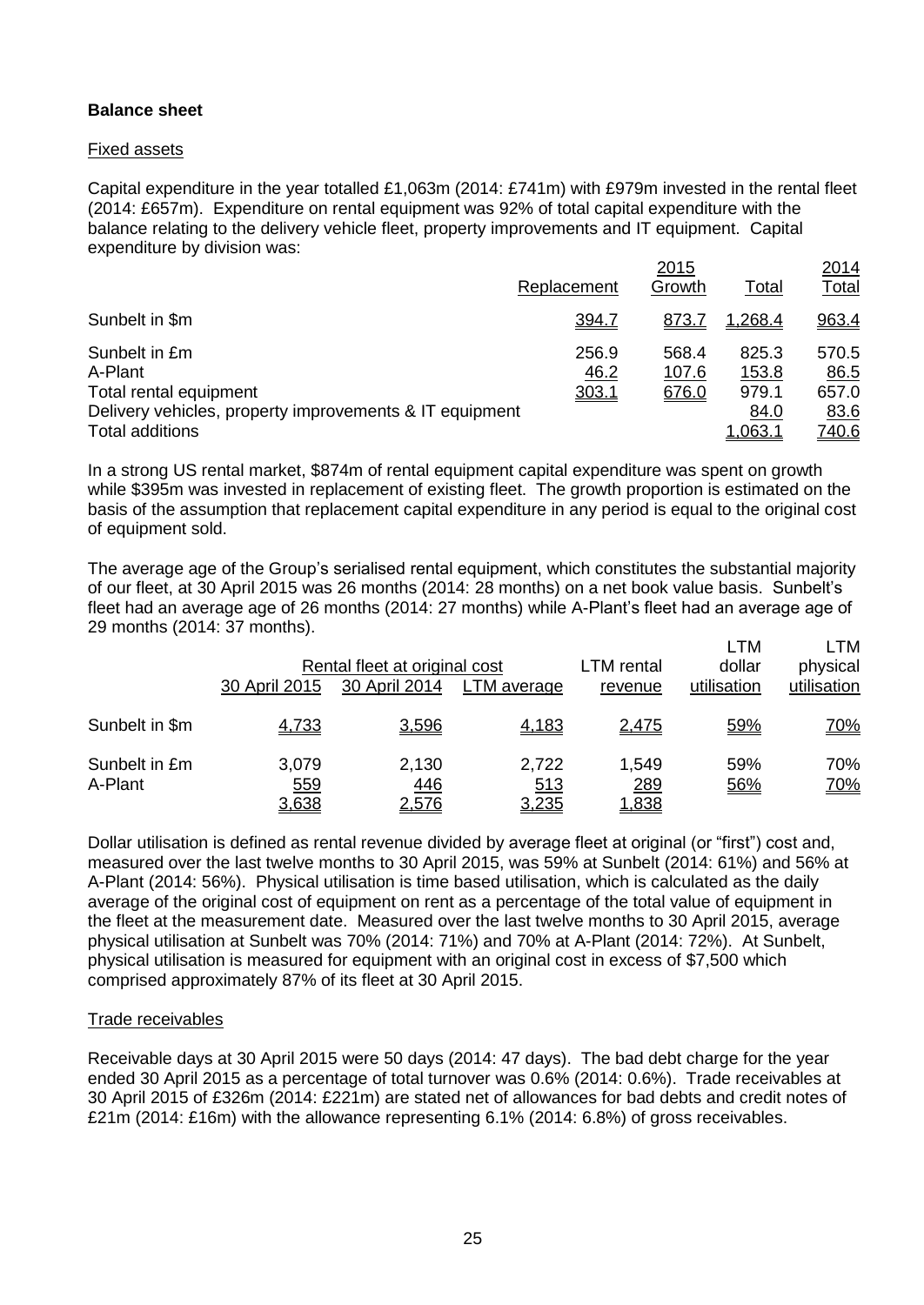## Trade and other payables

Group payable days were 72 days in 2015 (2014: 63 days) with capital expenditure related payables, which have longer payment terms, totalling £261m (2014: £152m). Payment periods for purchases other than rental equipment vary between seven and 60 days and for rental equipment between 30 and 120 days.

#### **Cash flow and net debt**

|                                                       |                | Year to        |
|-------------------------------------------------------|----------------|----------------|
|                                                       |                | 30 April       |
|                                                       | <u>2015</u>    | <u> 2014</u>   |
|                                                       | £m             | £m             |
| <b>EBITDA before exceptional items</b>                | 908.4          | 685.1          |
| Cash inflow from operations before exceptional        |                |                |
| items and changes in rental equipment                 | 841.4          | 645.5          |
| Cash conversion ratio*                                | 92.6%          | 94.2%          |
| Replacement rental capital expenditure                | (270.6)        | (249.6)        |
| Payments for non-rental capital expenditure           | (78.7)         | (85.3)         |
| Rental equipment disposal proceeds                    | 95.4           | 90.4           |
| Other property, plant and equipment disposal proceeds | 7.5            | 11.5           |
| Tax paid (net)                                        | (32.0)         | (14.9)         |
| Financing costs paid (net)                            | (63.4)         | (40.5)         |
| Cash inflow before growth capex and                   |                |                |
| payment of exceptional costs                          | 499.6          | 357.1          |
| Growth rental capital expenditure                     | (587.5)        | (405.6)        |
| Exceptional operating costs paid                      | (0.5)          | (2.2)          |
| Total cash used in operations                         | (88.4)         | (50.7)         |
| Acquisition of businesses                             | <u>(241.5)</u> | (103.3)        |
| <b>Total cash absorbed</b>                            | (329.9)        | (154.0)        |
| Dividends paid                                        | (61.4)         | (41.3)         |
| Purchase of own shares by the ESOT                    | <u>(20.3)</u>  | <u>(22.4)</u>  |
| Increase in net debt                                  | <u>(411.6)</u> | <u>(217.7)</u> |

\* Cash inflow from operations before exceptional items and changes in rental equipment as a percentage of EBITDA before exceptional items.

Cash inflow from operations before payment of exceptional costs and the net investment in the rental fleet increased by 30% to £841m. Reflecting a higher level of working capital due to higher activity levels and the seasonality of the business, the cash conversion ratio for the year was 93% (2014: 94%).

Total payments for capital expenditure (rental equipment and other PPE) during the year were £937m (2014: £741m). Disposal proceeds received totalled £103m, giving net payments for capital expenditure of £834m in the year (2014: £639m). Financing costs paid totalled £63m (2014: £40m) while tax payments were £32m (2014: £15m). The increased tax payments reflected our expectation that brought forward tax losses would be utilised during the year. However, following the introduction of accelerated tax depreciation by the US government for 2014, these tax losses will not be utilised fully until 2015/16. Thus, the amounts related to US tax paid during 2014/15 will be reclaimed. Financing costs paid can differ from the charge in the income statement due to the timing of interest payments in the year and non-cash interest charges.

The Group generated £500m (2014: £357m) of net cash before discretionary investments made to enlarge the size and hence earning capacity of its rental fleet and on acquisitions. After growth investment, payment of exceptional costs (closed property costs) and acquisitions, there was a net cash outflow of £330m (2014: £154m).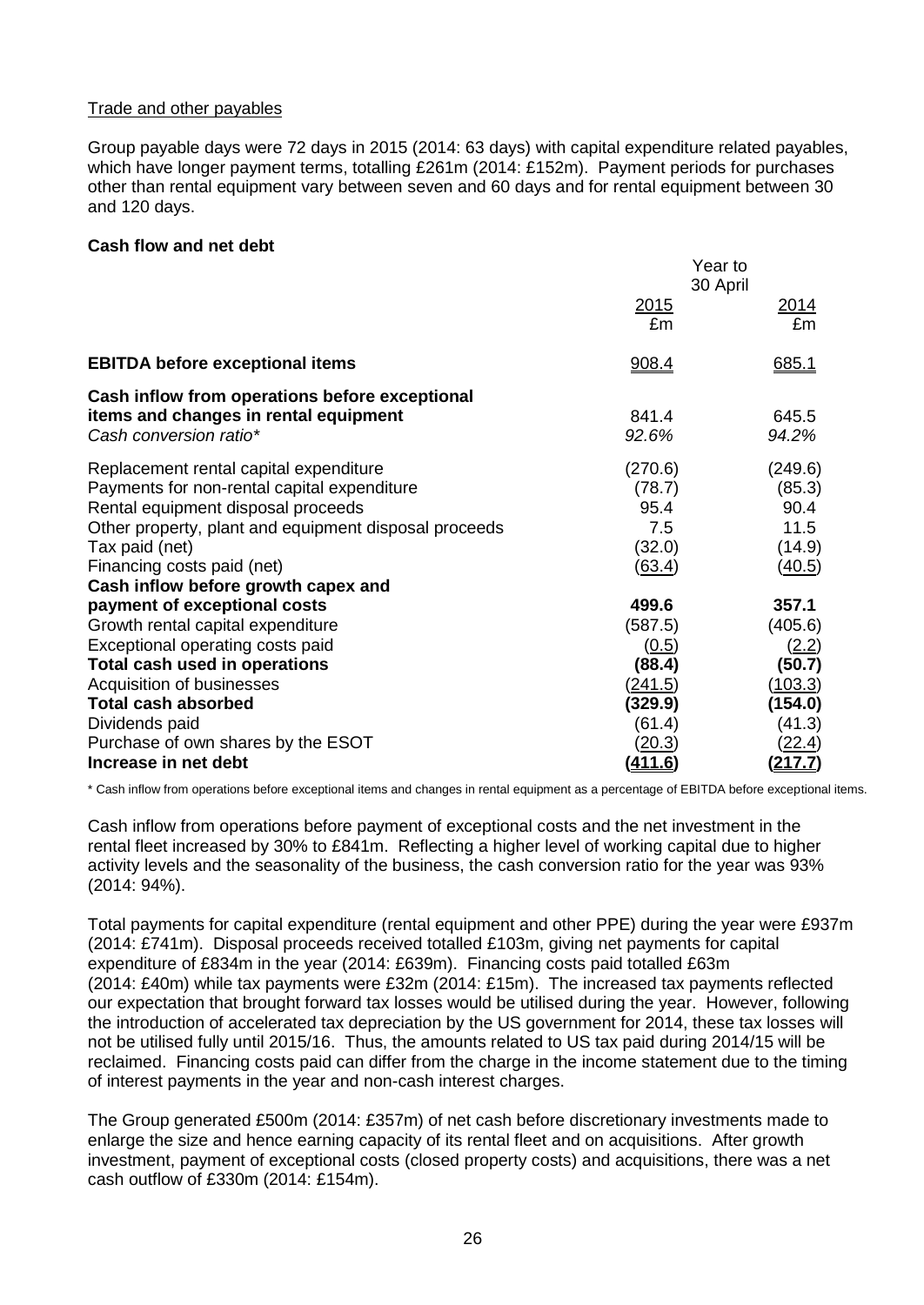## Net debt

|                                                       | 2015    | 2014    |
|-------------------------------------------------------|---------|---------|
|                                                       | £m      | £m      |
| First priority senior secured bank debt               | 782.7   | 609.5   |
| Finance lease obligations                             | 5.3     | 4.6     |
| 6.5% second priority senior secured notes, due 2022   | 589.8   | 537.3   |
| 5.625% second priority senior secured notes, due 2024 | 319.8   |         |
|                                                       | 1,697.6 | 1,151.4 |
| Cash and cash equivalents                             | (10.5)  | (2.8)   |
| Total net debt                                        | .687.   | 1,148.6 |

Net debt at 30 April 2015 was £1,687m with the increase since 30 April 2014 reflecting principally the net cash outflow of £412m (2014: £218m) and exchange rate fluctuations. The Group's EBITDA for the year ended 30 April 2015 was £908m and the ratio of net debt to EBITDA was 1.8 times at 30 April 2015 (2014: 1.8 times) on a constant currency basis and 1.9 times (2014: 1.7 times) on a reported basis.

#### **Financial risk management**

The Group's trading and financing activities expose it to various financial risks that, if left unmanaged, could adversely impact on current or future earnings. Although not necessarily mutually exclusive, these financial risks are categorised separately according to their different generic risk characteristics and include market risk (foreign currency risk and interest rate risk), credit risk and liquidity risk.

#### Market risk

The Group's activities expose it primarily to interest rate and currency risk. Interest rate risk is monitored on a continuous basis and managed, where appropriate, through the use of interest rate swaps whereas the use of forward foreign exchange contracts to manage currency risk is considered on an individual non-trading transaction basis. The Group is not exposed to commodity price risk or equity price risk as defined in IFRS 7.

#### *Interest rate risk*

The Group has fixed and variable rate debt in issue with 54% of the drawn debt at a fixed rate as at 30 April 2015. The Group's accounting policy requires all borrowings to be held at amortised cost. As a result, the carrying value of fixed rate debt is unaffected by changes in credit conditions in the debt markets and there is therefore no exposure to fair value interest rate risk. The Group's debt that bears interest at a variable rate comprises all outstanding borrowings under the senior secured credit facility. The interest rates currently applicable to this variable rate debt are LIBOR as applicable to the currency borrowed (US dollars or pounds) plus 175bp.

The Group periodically utilises interest rate swap agreements to manage and mitigate its exposure to changes in interest rates. However, during the year ended and as at 30 April 2015, the Group had no such swap agreements outstanding. The Group may, at times, hold cash and cash equivalents, which earn interest at a variable rate.

#### *Currency exchange risk*

Currency exchange risk is predominantly translation risk as there are no significant transactions in the ordinary course of business that take place between foreign entities. The Group's reporting currency is the pound sterling. However, a majority of our assets, liabilities, revenue and costs is denominated in US dollars. The Group has arranged its financing such that, at 30 April 2015, 96% of its debt was denominated in US dollars so that there is a natural partial offset between its dollar-denominated net assets and earnings and its dollar-denominated debt and interest expense. At 30 April 2015, dollar denominated debt represented approximately 68% of the value of dollar-denominated net assets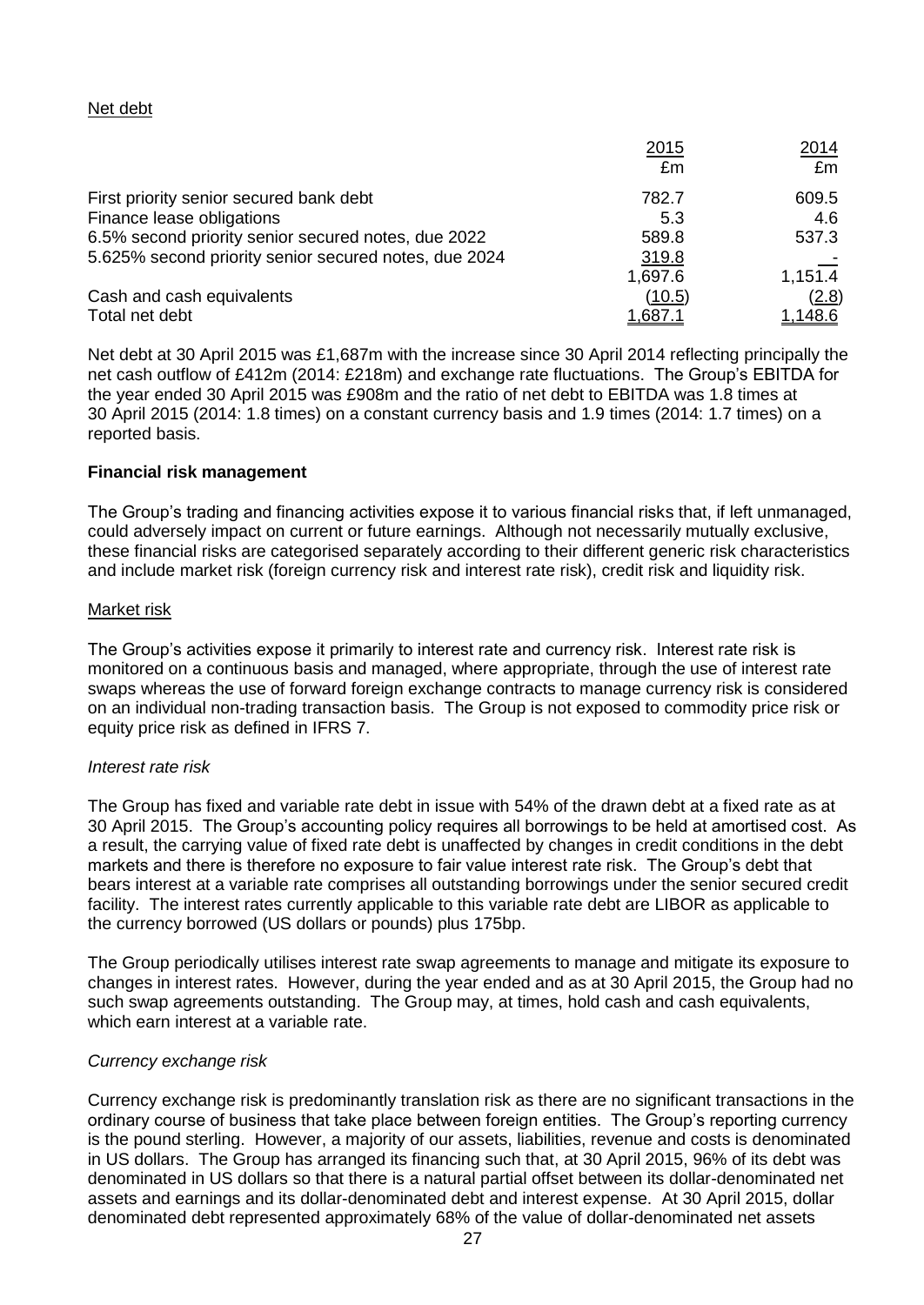(other than debt). Based on the current currency mix of our profits and on dollar debt levels, interest and exchange rates at 30 April 2015, a 1% change in the US dollar exchange rate would impact pretax profit by £5m.

The Group's exposure to exchange rate movements on trading transactions is relatively limited. All Group companies invoice revenue in their respective local currency and generally incur expense and purchase assets in their local currency. Consequently, the Group does not routinely hedge either forecast foreign exchange exposures or the impact of exchange rate movements on the translation of overseas profits into sterling. Where the Group does hedge, it maintains appropriate hedging documentation. Foreign exchange risk on significant non-trading transactions (e.g. acquisitions) is considered on an individual basis.

#### Credit risk

The Group's principal financial assets are cash and bank balances and trade and other receivables. The Group's credit risk is primarily attributable to its trade receivables. The amounts presented in the balance sheet are net of allowances for doubtful receivables. The credit risk on liquid funds and derivative financial instruments is limited because the counterparties are banks with high credit ratings assigned by international credit rating agencies.

The Group has a large number of unrelated customers, serving over 500,000 during the financial year, and does not have any significant credit exposure to any particular customer. Each business segment manages its own exposure to credit risk according to the economic circumstances and characteristics of the markets they serve. The Group believes that management of credit risk on a devolved basis enables it to assess and manage credit risk more effectively. However, broad principles of credit risk management practice are observed across the Group, such as the use of credit reference agencies and the maintenance of credit control functions.

#### Liquidity risk

Liquidity risk is the risk that the Group could experience difficulties in meeting its commitments to creditors as financial liabilities fall due for payment.

The Group generates significant free cash flow (defined as cash flow from operations less replacement capital expenditure net of proceeds of asset disposals, interest paid and tax paid). This free cash flow is available to the Group to invest in growth capital expenditure, acquisitions and dividend payments or to reduce debt.

In addition to the strong free cash flow from normal trading activities, additional liquidity is available through the Group's ABL facility. At 30 April 2015, excess availability under the \$2.0bn facility was \$756m (£492m).

#### **Principal risks and uncertainties**

The Group faces a number of risks and uncertainties in its day-to-day operations and it is management's role to mitigate and manage these risks. The Board has established a formal risk management process which has identified the following principal risks and uncertainties which could affect employees, operations, revenue, profits, cash flows and assets of the Group.

#### Economic conditions

#### *Potential impact*

In the longer term, there is a link between demand for our services and levels of economic activity. The construction industry, which affects our business, is cyclical and typically lags the general economic cycle by between 12 and 24 months.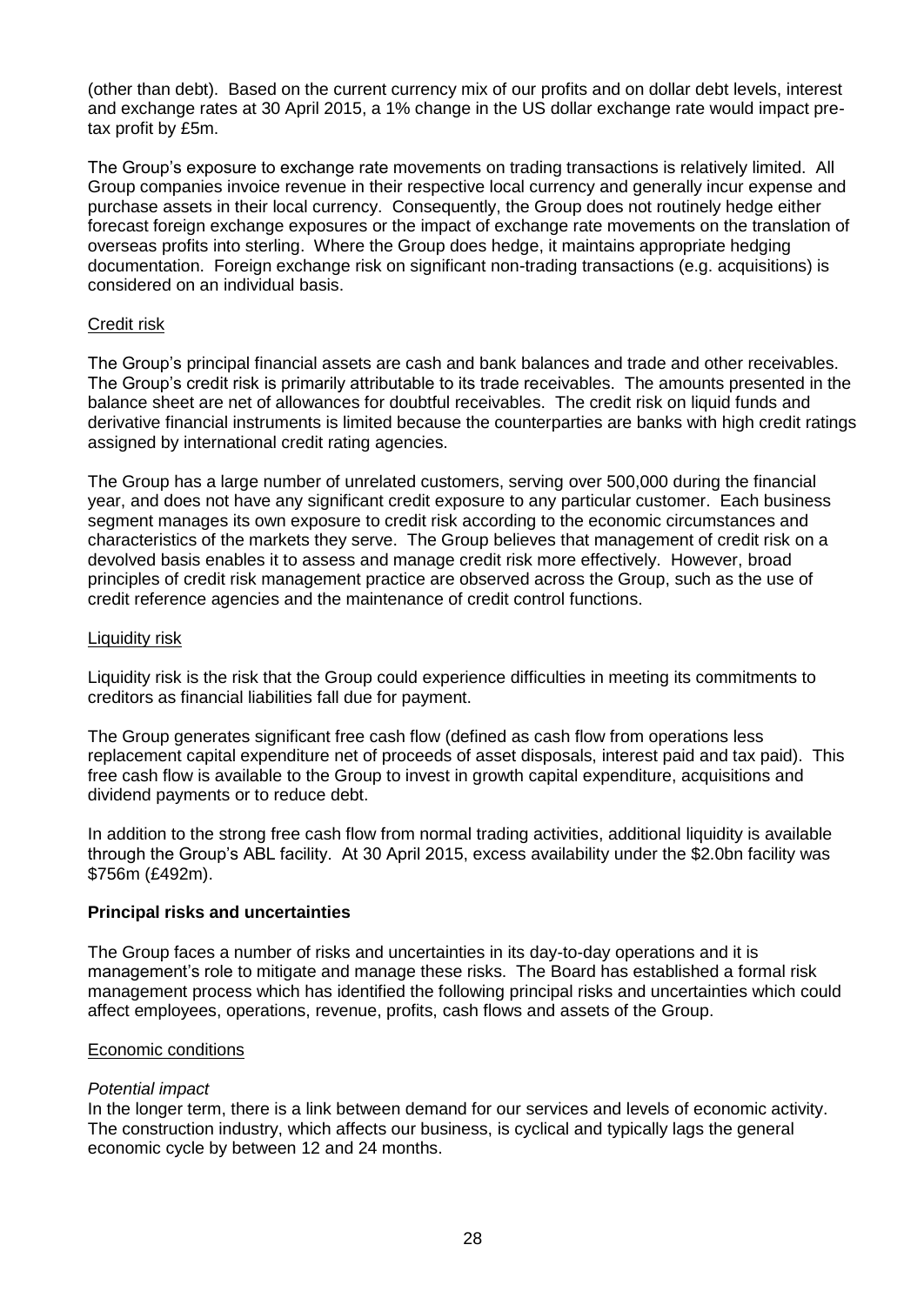# *Mitigation*

- Prudent management through the different phases of the cycle.
- Flexibility in the business model.
- Capital structure and debt facilities arranged in recognition of the cyclical nature of our market and able to withstand market shocks.

## *Change*

Our performance is currently ahead of the economic cycle and we therefore expect to see further upside as the economic recovery continues. However, our longer term planning is focused on the next downturn to ensure we have the financial firepower at the bottom of the cycle to achieve the next 'step-change' in business performance.

#### **Competition**

## *Potential impact*

The already competitive market could become even more competitive and we could suffer increased competition from large national competitors or small companies operating at a local level resulting in reduced market share and lower revenue.

## *Mitigation*

- Create commercial advantage by providing the highest level of service, consistently and at a price which offers value.
- Differentiation of service.
- Excel in the areas that provide barriers to entry to newcomers: industry-leading IT, experienced personnel and a broad network and equipment fleet.
- Regularly estimate and monitor our market share and track the performance of our competitors.

## *Change*

Our competitive position continues to improve. We are growing faster than most of our larger competitors and the market, and continue to take market share from our smaller, less well financed competitors. We have increased our market share to 7% in the US and it is 6% in the UK.

#### **Financing**

#### *Potential impact*

Debt facilities are only ever committed for a finite period of time and we need to plan to renew our facilities before they mature and guard against default. Our loan agreements also contain conditions (known as covenants) with which we must comply.

#### *Mitigation*

- Maintain conservative (below 2 times) net debt to EBITDA leverage which helps minimise our refinancing risk.
- Maintain long debt maturities.
- Use of asset-based senior facility means none of our debt contains quarterly financial covenants when availability under the facility exceeds \$200m.

#### *Change*

At 30 April 2015, our facilities were committed for an average of six years, leverage remained at 1.8 times and availability under the ABL was \$756m.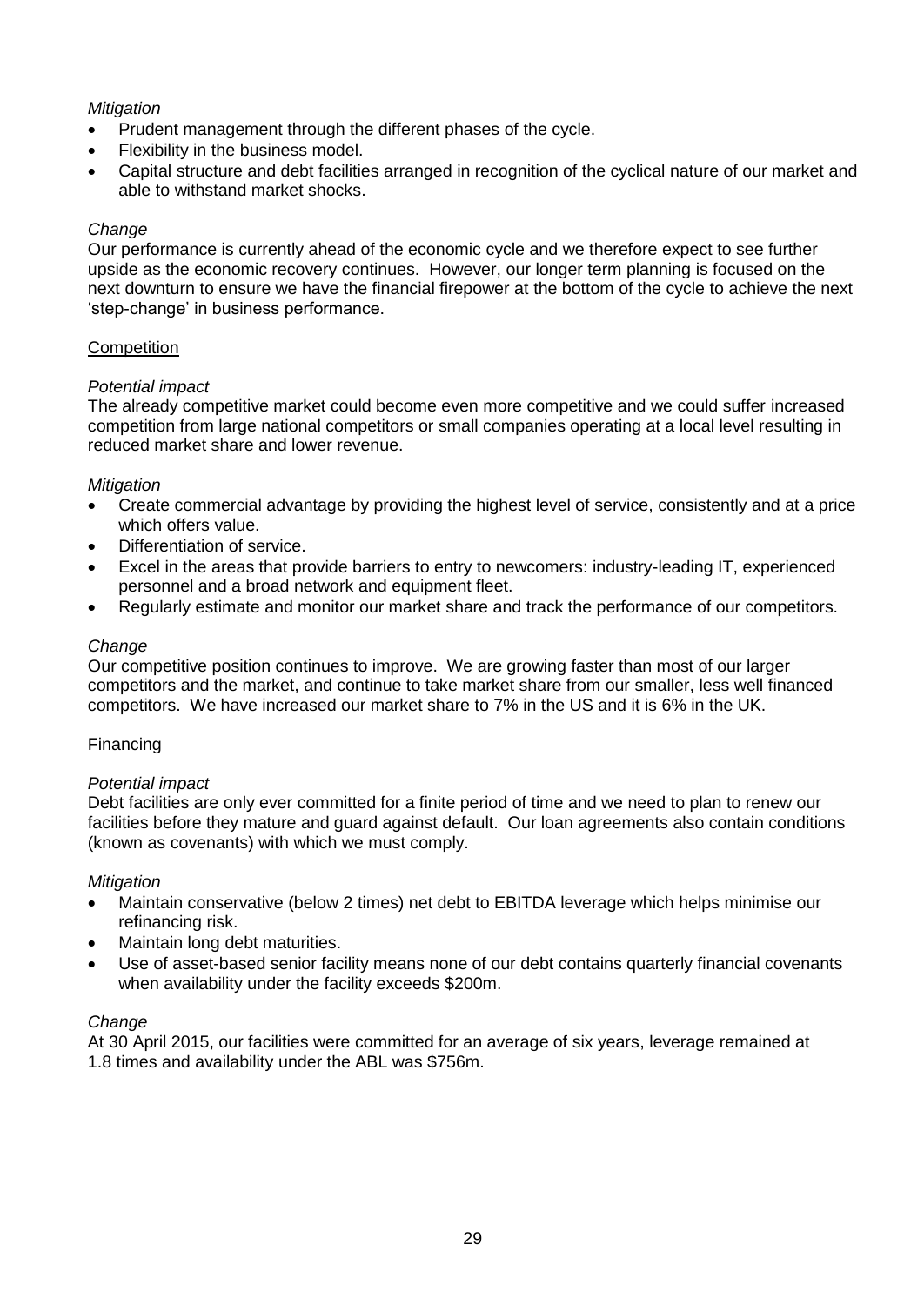## Business continuity

## *Potential impact*

We are heavily dependent on technology for the smooth running of our business given the large number of both units of equipment we rent and our customers. A serious uncured failure in our point of sale IT platforms would have an immediate impact, rendering us unable to record and track our high volume, low transaction value operations.

# *Mitigation*

- Robust and well-protected data centres with multiple data links to protect against the risk of failure.
- Detailed business recovery plans which are tested periodically.
- Separate near-live back-up data centres which are designed to be able to provide the necessary services in the event of a failure at the primary site.

## *Change*

Our business continuity plans were reviewed and updated during the year and our disaster recovery plans were tested.

## People

## *Potential impact*

Retaining and attracting good people is key to delivering superior performance and customer service.

Excessive staff turnover is likely to impact on our ability to maintain the appropriate quality of service to our customers and would ultimately impact our financial performance adversely.

#### *Mitigation*

- Provide well-structured and competitive reward and benefit packages that ensure our ability to attract and retain the employees we need.
- Ensure that our staff have the right working environment and equipment to enable them to do the best job possible and maximise their satisfaction at work.
- Invest in training and career development opportunities for our people to support them in their careers.

#### *Change*

Our compensation and incentive programmes have continued to evolve to reflect market conditions and the economic environment. Staff turnover has increased during the year as our well-trained, knowledgeable staff have become targets for our competitors.

We continue to invest in training and career development with nearly 300 courses offered across both businesses.

#### Health and safety

#### *Potential impact*

We need to comply with laws and regulations governing occupational health and safety matters. Furthermore, accidents could happen which might result in injury to an individual, claims against the Group and damage to our reputation.